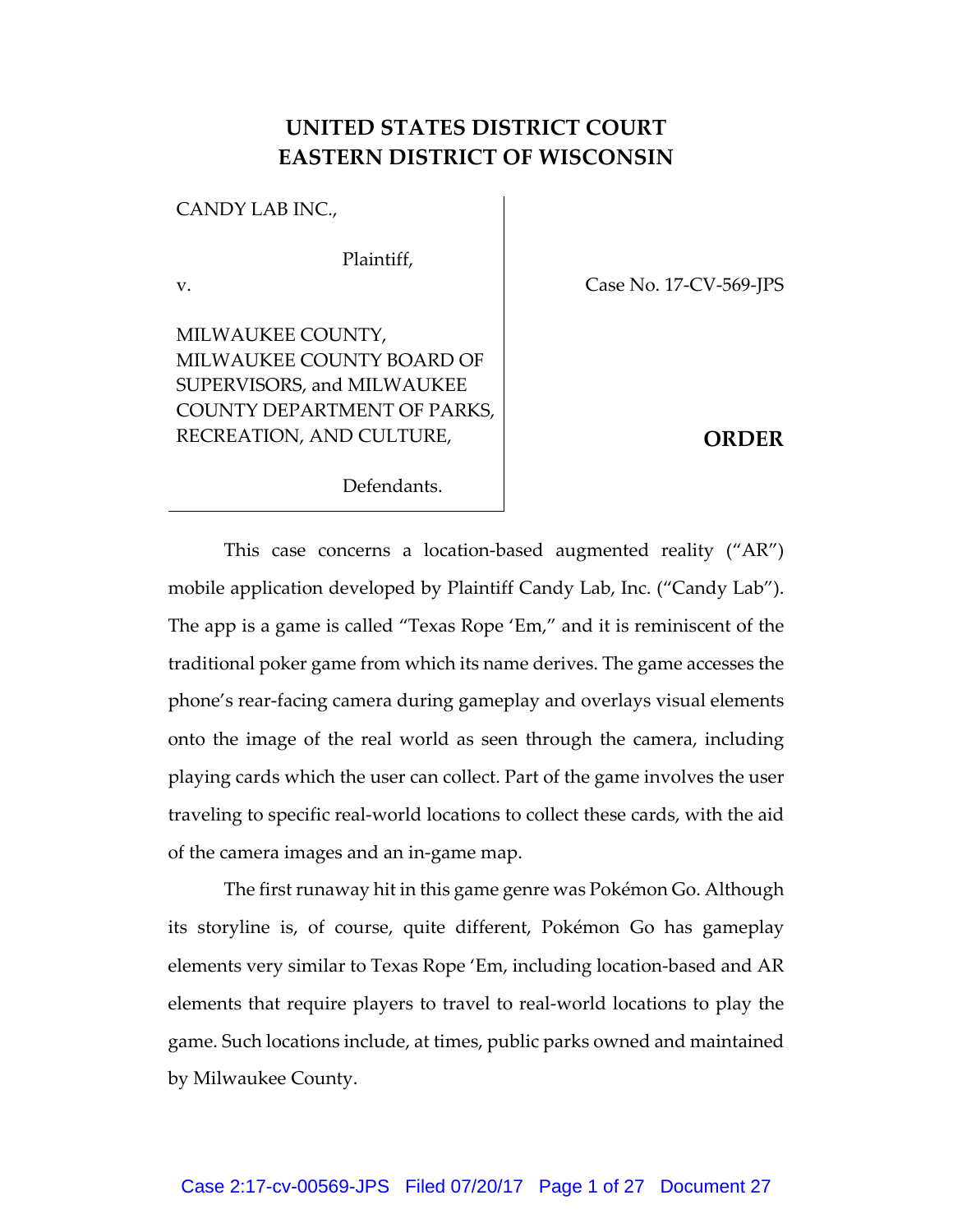Defendants, collectively referred to herein as "the County," say that while playing Pokémon Go, players trashed Milwaukee County parks, stayed after park hours, caused significant traffic congestion, and made excessive noise. Their impact ultimately cost the County thousands of dollars in increased police and park maintenance services. In response, the County adopted an ordinance (the "Ordinance") requiring those offering such games to apply for event permits and secure garbage collection, security, and medical services, as well as insurance. Offering a game without a permit can result in a fine or jail time.

Candy Lab wishes to offer Texas Rope 'Em to County residents to use in County parks. It does not want to apply for a permit to do so, nor incur the fees associated with obtaining the services necessary to secure a permit. Candy Lab brought this action challenging the Ordinance on the ground that it violates Candy Lab's First Amendment right to freedom of speech.

Presently before the Court is Candy Lab's motion for a preliminary injunction against enforcement of the Ordinance and the County's motion to dismiss the complaint for failure to state a claim. The motions are fully briefed and, for the reasons stated below, Candy Lab's motion will be granted and the County's motion will be denied.<sup>1</sup>

<sup>1</sup>The County also filed a motion to stay these proceedings until at least October 2017. (Docket #23). The County argues that it plans to consider amending the Ordinance later this year and that this matter should be held in abeyance on the hope that some or all of Candy Lab's concerns may be mooted by a change in the Ordinance. Although the Court has the power to stay proceedings to promote efficiency and conserve scarce judicial resources, *Landis v. N. Am. Co.*, 299 U.S. 248, 254 (1936); *Texas Indep. Producers & Royalty Owners Ass'n v. EPA*, 410 F.3d 964, 980 (7th Cir. 2005), neither goal would be served by a stay here. The Court is not inclined to delay the progress of this case on the mere possibility that some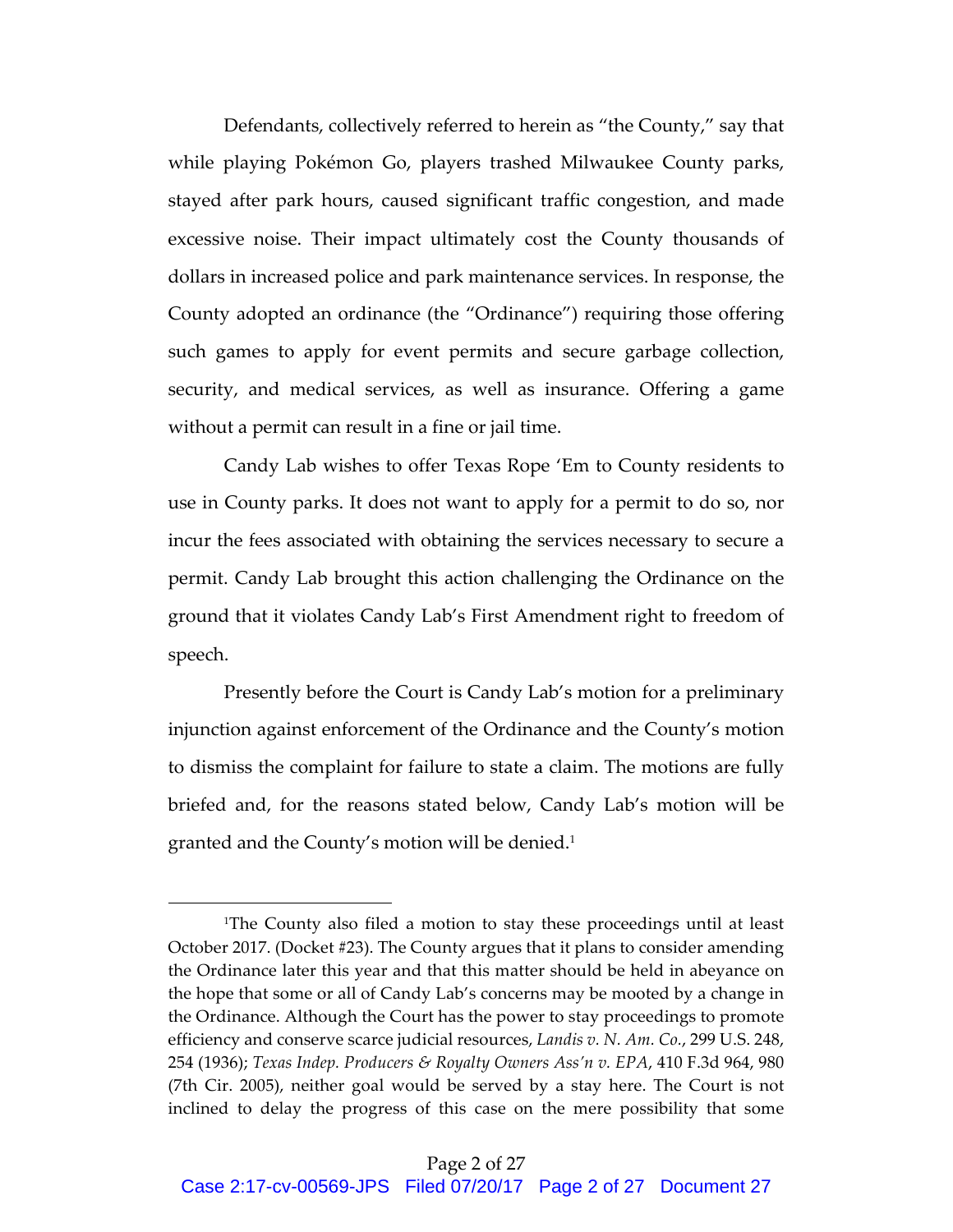## **1. BACKGROUND**

 

#### **1.1 Texas Rope 'Em and Augmented Reality Video Games**

The relevant facts are not in dispute. Candy Lab is a company that has been developing location-based and AR software since 2011. Candy Lab not only creates its own applications but also licenses its proprietary software engine to others.

Location-based applications are those that track the real-time physical location of the device running the application, and allow the user to interact with digital content based on the device's geolocation. "Augmented reality" refers to the digital enhancement of physical senses, most commonly sight. Candy Lab's mobile applications augment reality by superimposing images on a live video display from a mobile device's rearfacing video camera, creating the illusion that the image is physically present on the other side of the device.

In July 2016, Pokémon Go arrived on the scene. This mobile game uses location-sensing technology and AR imagery to create a game world in which players interact with digital content in designated geolocations, called "game stops," and discover virtual creatures that are algorithmically generated in response to players' locations. Pokémon Go quickly became one of the world's most popular mobile game applications.

In March 2017, Candy Lab announced the launch of the first locationbased AR poker game, Texas Rope 'Em. The goal of Texas Rope 'Em is to beat the dealer in the popular poker variant "Texas Hold 'Em." Players

unspecified amendments to the Ordinance may be considered at a later date. The tenuous potential benefit of the County's proposed stay, considered against the potential harm Candy Lab and others may suffer in the interim, counsels against staying the proceedings at this time. The motion will be denied.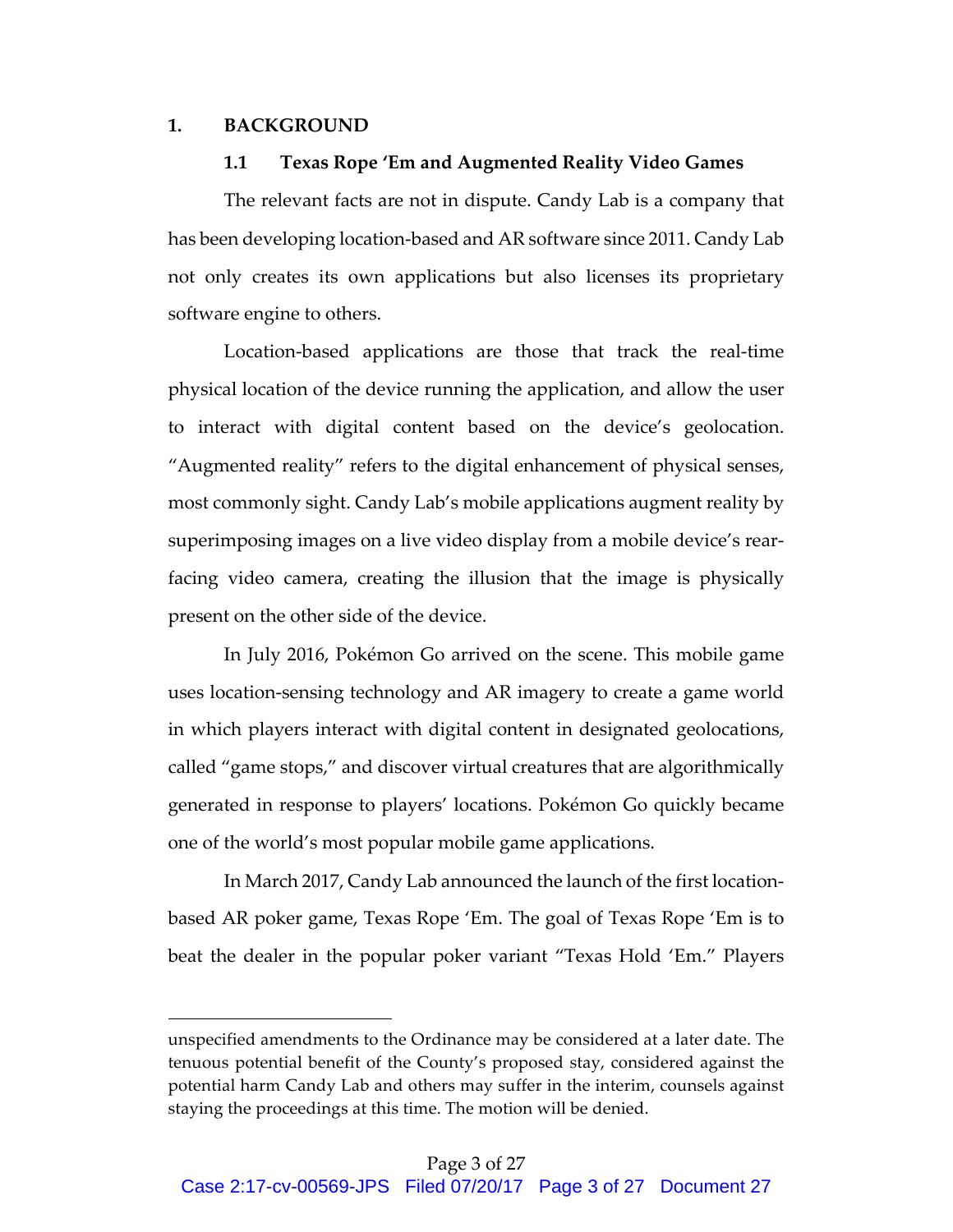begin the game with two of the five required playing cards. To build their hands, players must carry their mobile device to game stops indicated on the game map to obtain a new card. Once the player has set his or her hand, the cards are played against the dealer. If the player loses, he or she can try again. Players who beat the dealer win points and, in future versions of the game, will be able to win in-app bonuses or prizes. Candy Lab reports that none of these prizes will be worth money. *See* (Docket #18 ¶ 7).

Consistent with its name, Texas Rope 'Em has a Texas theme, including graphics and a color scheme that evoke the Wild West. When a player travels to a game stop and chooses a card to collect, the game generates an animated lasso that whips forward and grabs the selected card. Candy Lab's CEO describes this as reminiscent of "rustling up" cards like a cowboy would with cattle. *Id.* ¶¶ 5–6. However, there are no other characters in the game besides the player and the dealer, and the dealer is not itself represented or animated in any fashion. *Id.* ¶ 4.

Texas Rope 'Em is currently in "1.0" or "beta" form, meaning that although it is publicly available, its functionality is limited compared to the anticipated full public release. The game is currently playable in select cities, including Milwaukee, and is being actively showcased at technology events. The game is presently free to download and play, though later versions will likely offer in-app purchases.

#### **1.2 Pokémon Go and the Rise of Discontent**

The unanticipated popularity of Pokémon Go in July 2016 drew thousands of users across the country outside while playing the game. One member of the Milwaukee County Board of Supervisors (the "Board"), Sheldon Wasserman ("Wasserman"), says he received complaints that large numbers of people were playing the game in his district's Lake Park, some

## Page 4 of 27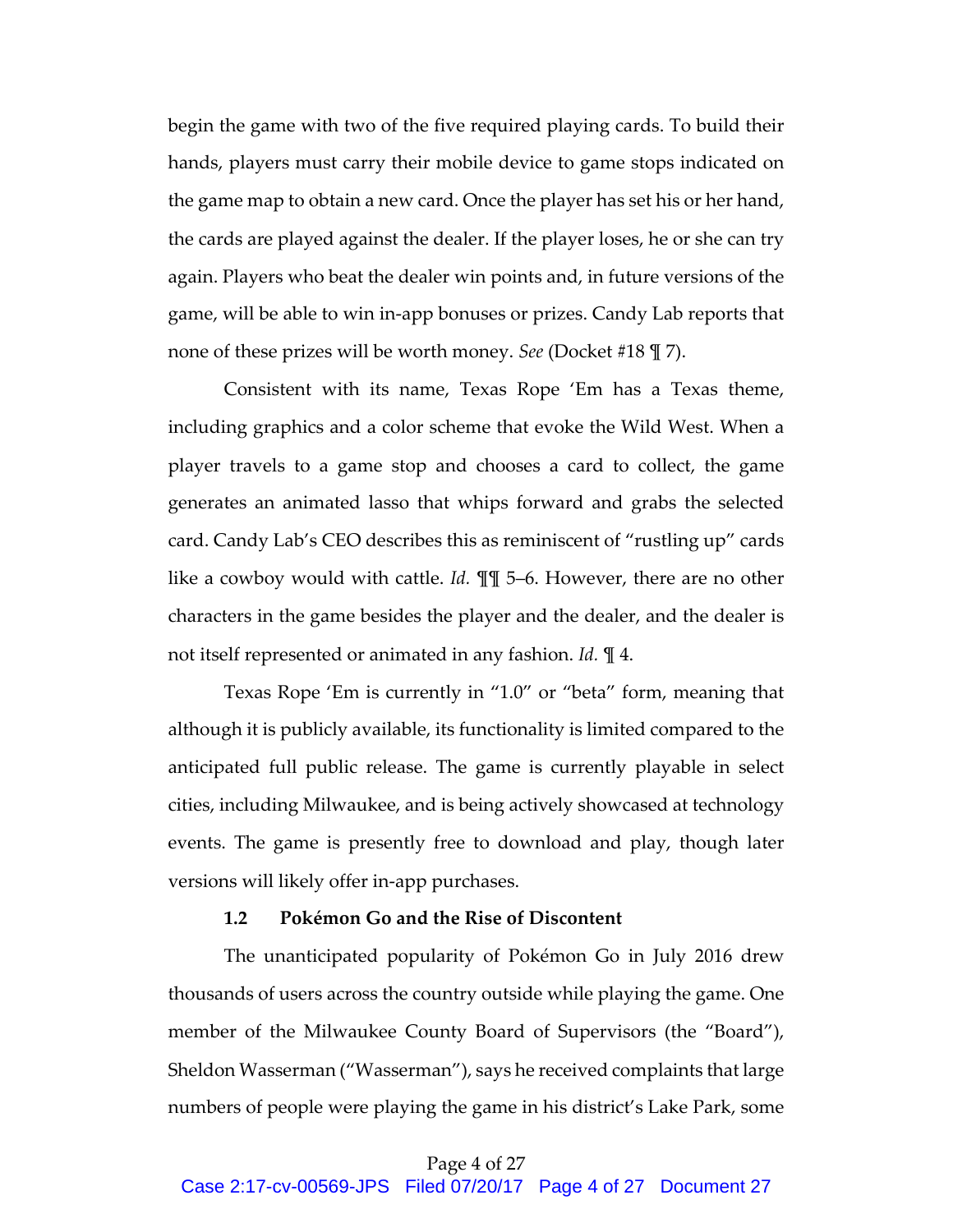of whom littered, trampled the grass and flowers, and stayed past park hours. There were also reports of inadequate bathrooms for parkgoers, unauthorized vendors in the park, parking violations, and significantly increased traffic congestion. Wasserman claimed that, as a result, the County was forced to spend tens of thousands of dollars on additional law enforcement and park maintenance services. *See* (Docket #2-1 at 2).

Wasserman proposed Resolution 16-637, which became Section 47.03(3) of the Milwaukee County Code of General Ordinances, to regulate games like Pokémon Go by targeting the companies that publish them. Multiple supervisors spoke against the Ordinance during deliberations, disputing Wasserman's claims about the game's impact. These officials argued that the gamers were not causing disturbances and that it was a positive development to see a diverse new group of people using the parks. They perceived the true driving force behind residents' complaints to be fear of the unknown and umbrage at an unanticipated increase in use of the nearby public parks.

Wasserman emphasized that the Ordinance was not directed against Pokémon Go players, but instead sought to regulate the businesses that profit from them. Wasserman believed that the Ordinance could help control the growing popularity of games like Pokémon Go and, perhaps more importantly, leverage that popularity to make money for the County, which was required to maintain the parks which were so heavily used during gameplay.

## **1.3 The Ordinance**

On February 2, 2017, the Board adopted the Ordinance by a vote of 13–4. On February 20, the Ordinance was published and became effective. The Ordinance reads, in relevant part: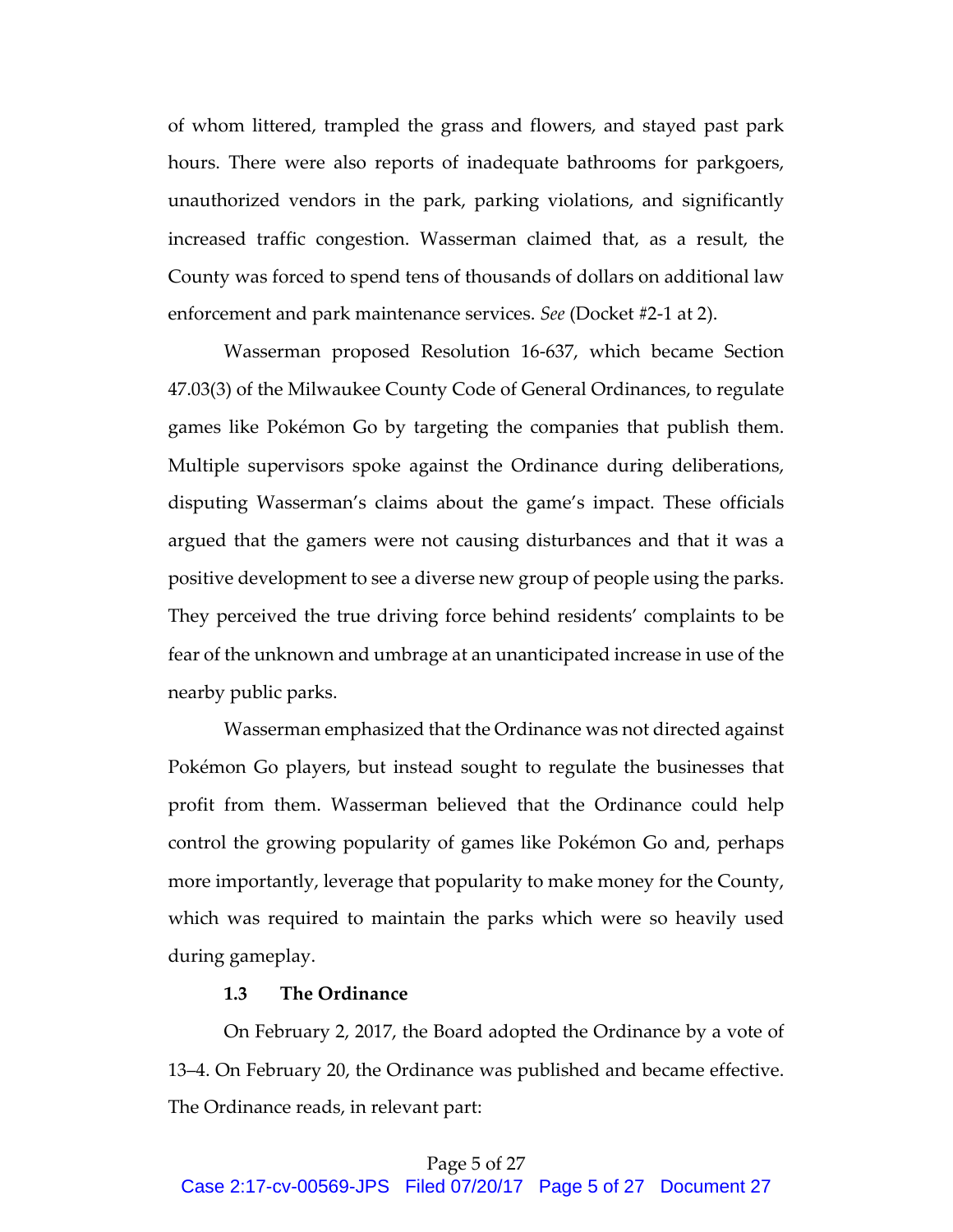(3) Permits required for location-based augmented reality games. Virtual and location-based augmented reality games are not permitted in Milwaukee County Parks except in those areas designated with a permit for such use by the Director of the Department of Parks, Recreation, and Culture [(the "DPRC")]. Permits shall be required before any company may introduce a location-based augmented reality game into the Parks, effective January 1, 2017. The permitting application process is further described on DPRC's website for companies that create and promote such games. That process shall include an internal review by the DPRC to determine the appropriateness of the application based on site selection, protection of rare flora and fauna, personal safety, and the intensity of game activities on park lands. Game activity shall only occur during standard park hours, unless otherwise authorized by the DPRC Director, who has the authority to designate special events and activities within the Parks outside of the standard operational hours.

(Docket #2-1 at 4). The resolution adopting the Ordinance (but not the codified language itself) defines "virtual gaming" as "an activity during which a person can experience being in a three-dimensional environment and interact with that environment during a game, and the game typically consists of an artificial world of images and sounds created by a computer that is affected by the actions of a person who is experiencing it; and. . .[further provides that] Pokémon Go fits the characteristics defined by virtual gaming and is considered as such by the standards of the DPRC." *Id.* at 3. The Ordinance does not define the term "location-based augmented reality games," although it implies that Pokémon Go is such a game. *See id.* at 2.

The DPRC website notes that the "Milwaukee County Parks 2017 Special Event Application" (the "Permit Application") is required for "virtual gaming." The 10-page Permit Application requests a large amount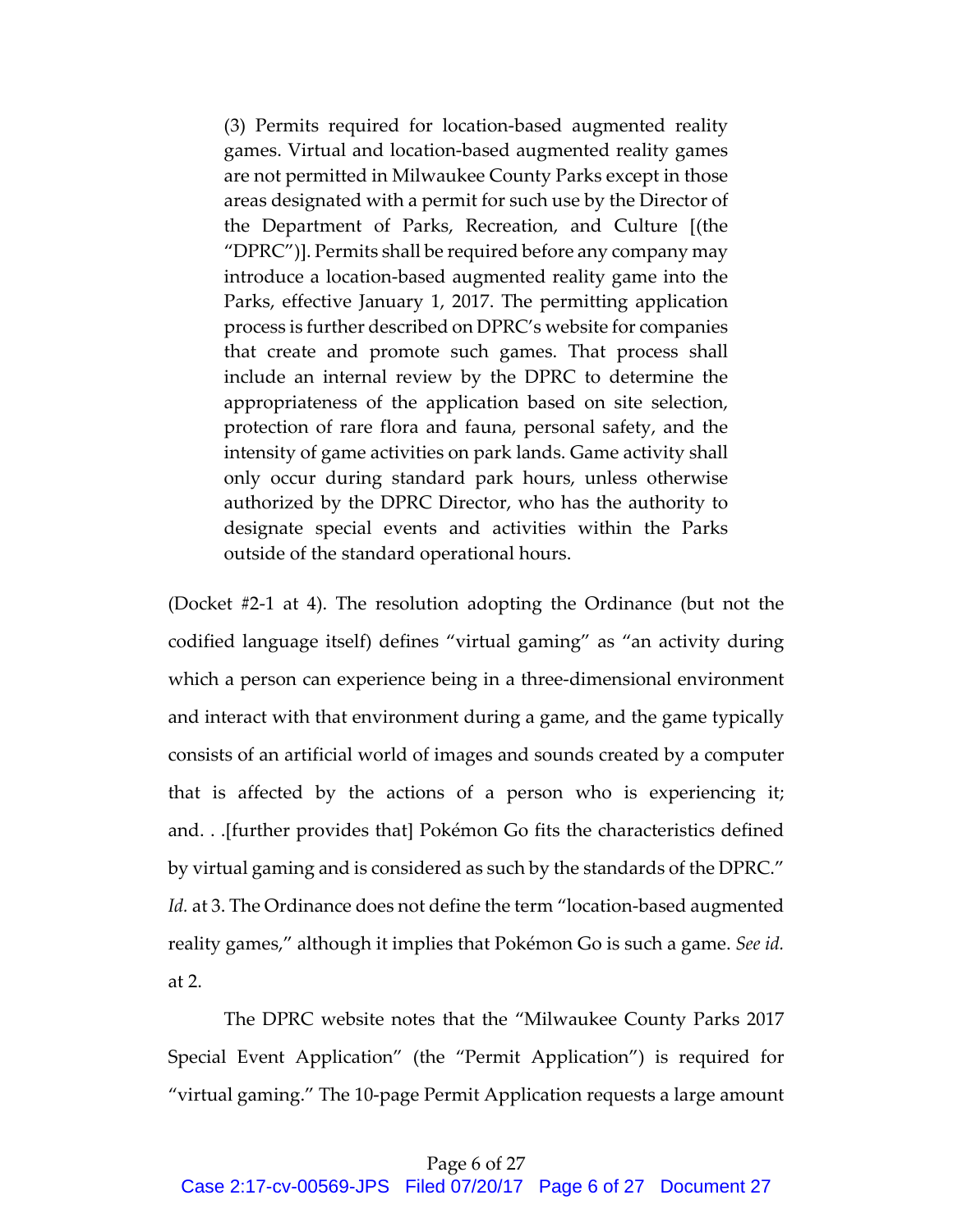of information about a proposed event, such as estimated attendance, location within the park, event dates and times, a site map, and whether and how the event will be advertised. *See id.* at 16–26. It requires detailed plans for garbage collection, on-site security, and medical services, and warns that applicants will be responsible for these services. The Permit Application requires applicants to have liability insurance and make it available on-site for inspection. It also requires payment of several fees, and reserves to the DPRC the discretion to demand more information. Further, the Permit Application cautions that "[s]ubmittal of an application does not automatically grant [an applicant] a permit or confirmation to conduct your planned event." *Id.* at 18. Indeed, the Application warns that "Milwaukee County Parks in its sole discretion may grant, deny, revoke, or suspend any permit, at any time and for any reason." *Id.* at 21.

The Ordinance was codified at Section 47.03(3) of the County Municipal Code. Chapter 47 of the Code regulates County "Parks and Parkways." Section 47.29(1) specifies that the penalty for violation of a provision of that chapter is a fine of not less than \$10.00 nor more than \$200.00. A court may order up to ninety days of jail time if the fine is not paid. Additionally, police officers can arrest violators, and the DPRC can issue citations in addition to the penalties described in the municipal code.

In late March 2017, Candy Lab's CEO, Andrew Couch ("Couch"), contacted the County to explain Texas Rope 'Em and confirm that Candy Lab requires a Special Event permit before releasing its game to the public. DPRC Special Events Coordinator Ryan Broderick ("Broderick") responded, "you must complete the attached Special Event Application and submit with a map of all of the areas that you would like to add virtual gaming stops." Couch again responded to confirm that "[Candy Lab]

#### Page 7 of 27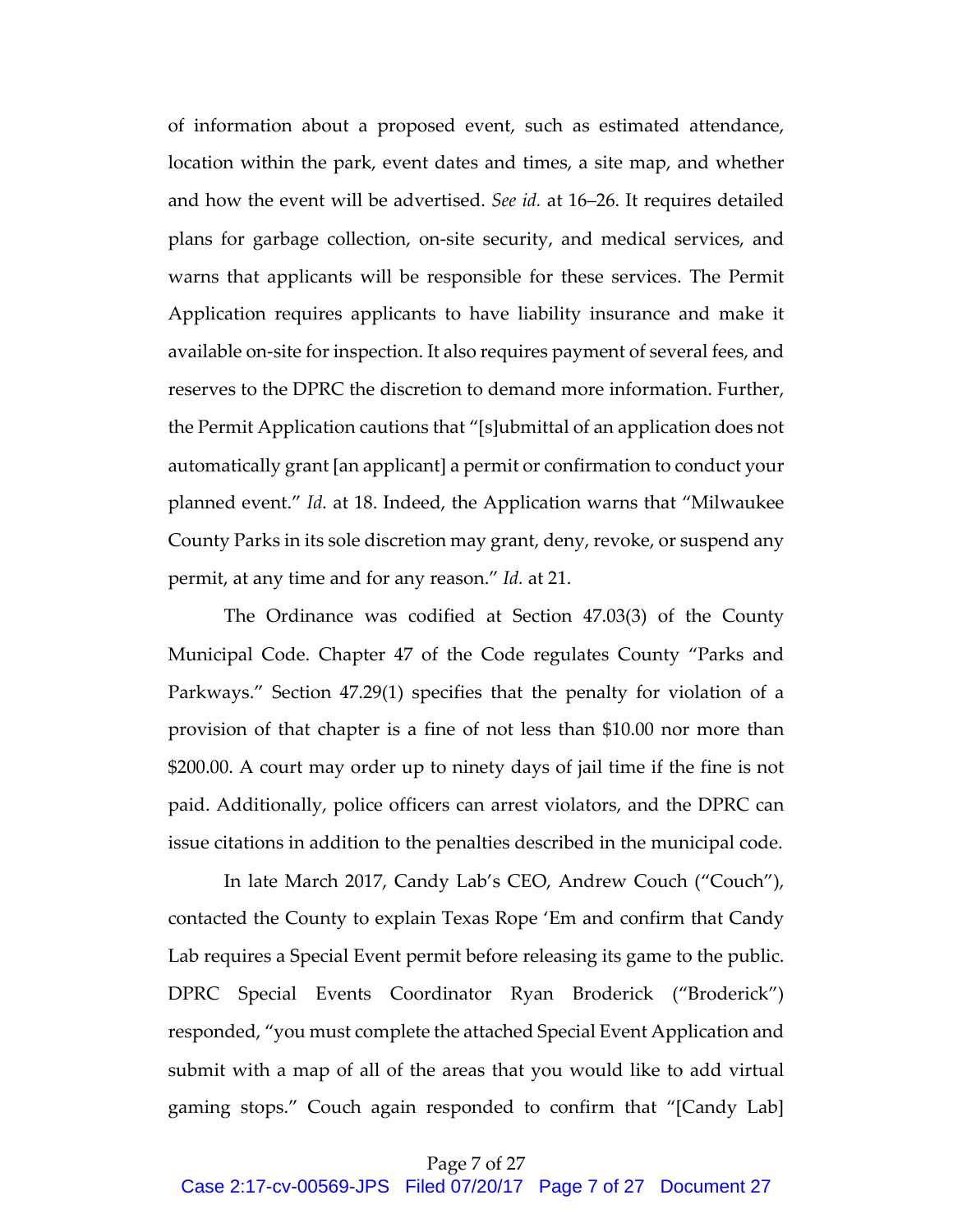requires a Special Events permit before releasing Texas Rope 'Em to the public." Broderick said yes.

As of the date of this Order, Candy Lab has not applied for a permit, and the County reports that, as a result, it has not and currently is not enforcing the Ordinance against Candy Lab.

#### **2. LEGAL STANDARDS**

#### **2.1 Motion for Preliminary Injunction**

To obtain a preliminary injunction, a plaintiff must show that (1) he will suffer irreparable harm in the period before final resolution of his claims; (2) traditional legal remedies are inadequate; and (3) the claim has some likelihood of success on the merits. *Jones v. Markiewicz-Qualkinbush*, 842 F.3d 1053, 1058 (7th Cir. 2016); *Girl Scouts of Manitou Council, Inc. v. Girl Scouts of U.S. of Am., Inc.*, 549 F.3d 1079, 1086 (7th Cir. 2008). If the court determines that the plaintiff has failed to demonstrate any one of these three threshold requirements, it must deny the injunction. *Abbott Labs. v. Mead Johnson & Co.*, 971 F.2d 6, 11 (7th Cir. 1992).

If the plaintiff makes these threshold showings, the court then assesses whether the balance of harms favors the plaintiff or the defendant and where the public interest lies. *Jones*, 842 F.3d at 1058; *ACLU of Ill. v. Alvarez*, 679 F.3d 583, 589 (7th Cir. 2012). In so doing, the court employs a sliding scale approach: "[t]he more likely the plaintiff is to win, the less heavily need the balance of harms weigh in his favor; the less likely he is to win, the more need it weigh in his favor." *Roland Mach. Co. v. Dresser Indus., Inc.*, 749 F.2d 380, 387 (7th Cir. 1984); *Abbott Labs.*, 971 F.2d at 12. Overarching this entire analysis, the court should be mindful that "[a] preliminary injunction is an extraordinary remedy never awarded as of right." *Winter v. Nat. Res. Def. Council, Inc.*, 555 U.S. 7, 24 (2008).

## Page 8 of 27

Case 2:17-cv-00569-JPS Filed 07/20/17 Page 8 of 27 Document 27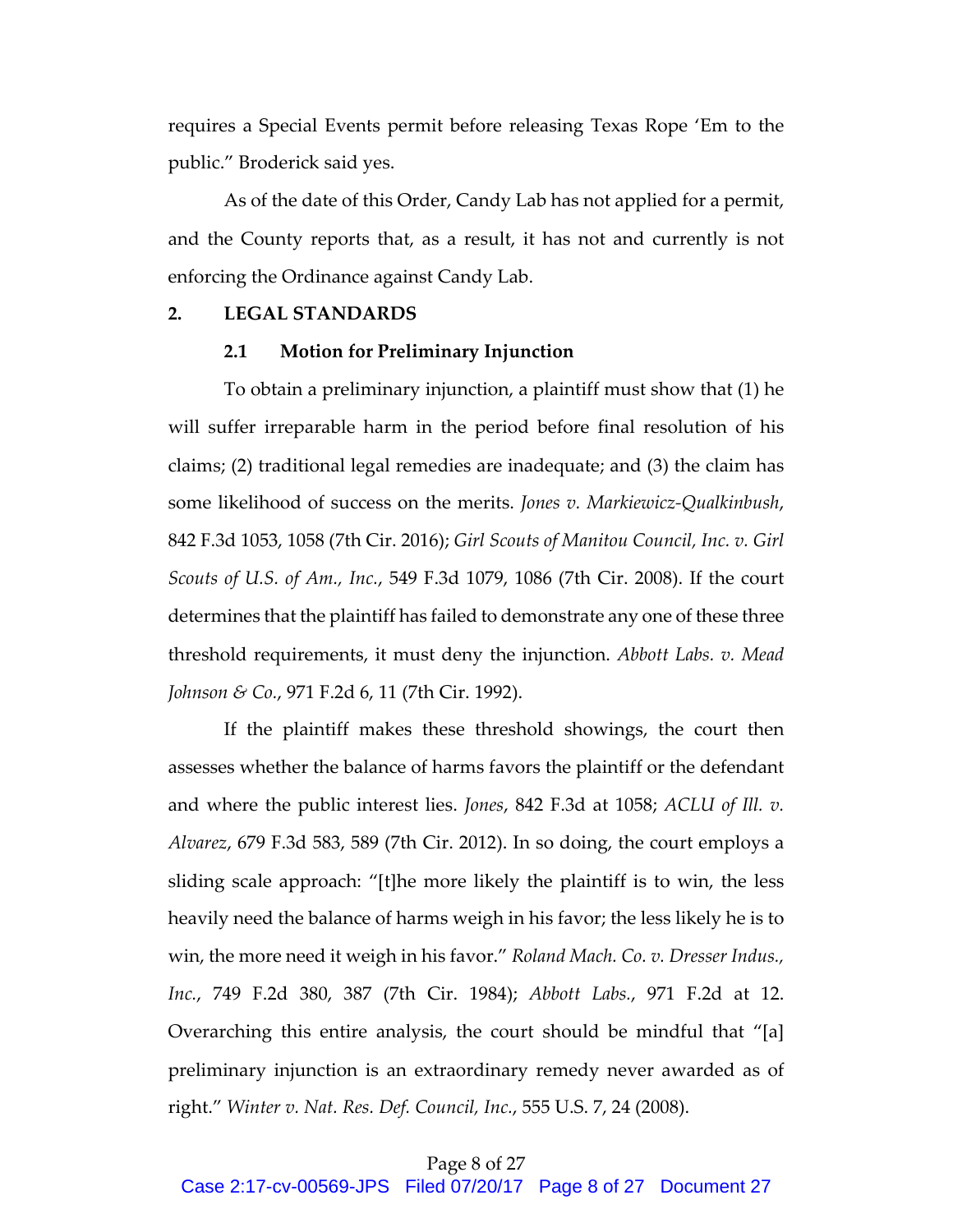#### **2.2 Motion to Dismiss for Failure to State a Claim**

Federal Rule of Civil Procedure 12(b)(6) provides for dismissal of complaints which fail to state a viable claim for relief. Fed. R. Civ. P. 12(b)(6). To state a viable claim, a complaint must provide "a short and plain statement of the claim showing that the pleader is entitled to relief." *Id.* 8(a)(2). In other words, the complaint must give "fair notice of what the. . .claim is and the grounds upon which it rests." *Bell Atl. Corp. v. Twombly*, 550 U.S. 544, 555 (2007). However, a complaint that offers "'labels and conclusions'" or "'a formulaic recitation of the elements of a cause of action will not do.'" *Ashcroft v. Iqbal*, 556 U.S. 662, 678 (2009) (quoting *Twombly*, 550 U.S. at 555). The allegations must "plausibly suggest that the plaintiff has a right to relief, raising that possibility above a speculative level[.]" *Kubiak v. City of Chicago*, 810 F.3d 476, 480 (7th Cir. 2016). In reviewing the complaint, the Court is required to "accept as true all of the well-pleaded facts in the complaint and draw all reasonable inferences in favor of the plaintiff." *Id.* at 480–81.

#### **3. DISCUSSION**

The Court will frame its decision around Candy Lab's request for a preliminary injunction. As might be expected, the County's arguments for dismissal are identical to its arguments relating to Candy Lab's likelihood of success on the merits. Thus, the Court will fold its findings on the motion to dismiss into that portion of the discussion below.

Although a preliminary injunction requires several threshold showings, in First Amendment cases the availability of such relief normally turns on the plaintiff's likelihood of success. *Joelner v. Vill. of Wash. Park, Ill.*, 378 F.3d 613, 620 (7th Cir. 2004). If this is shown, courts will generally presume that irreparable harm will occur in the absence of an injunction,

## Page 9 of 27

Case 2:17-cv-00569-JPS Filed 07/20/17 Page 9 of 27 Document 27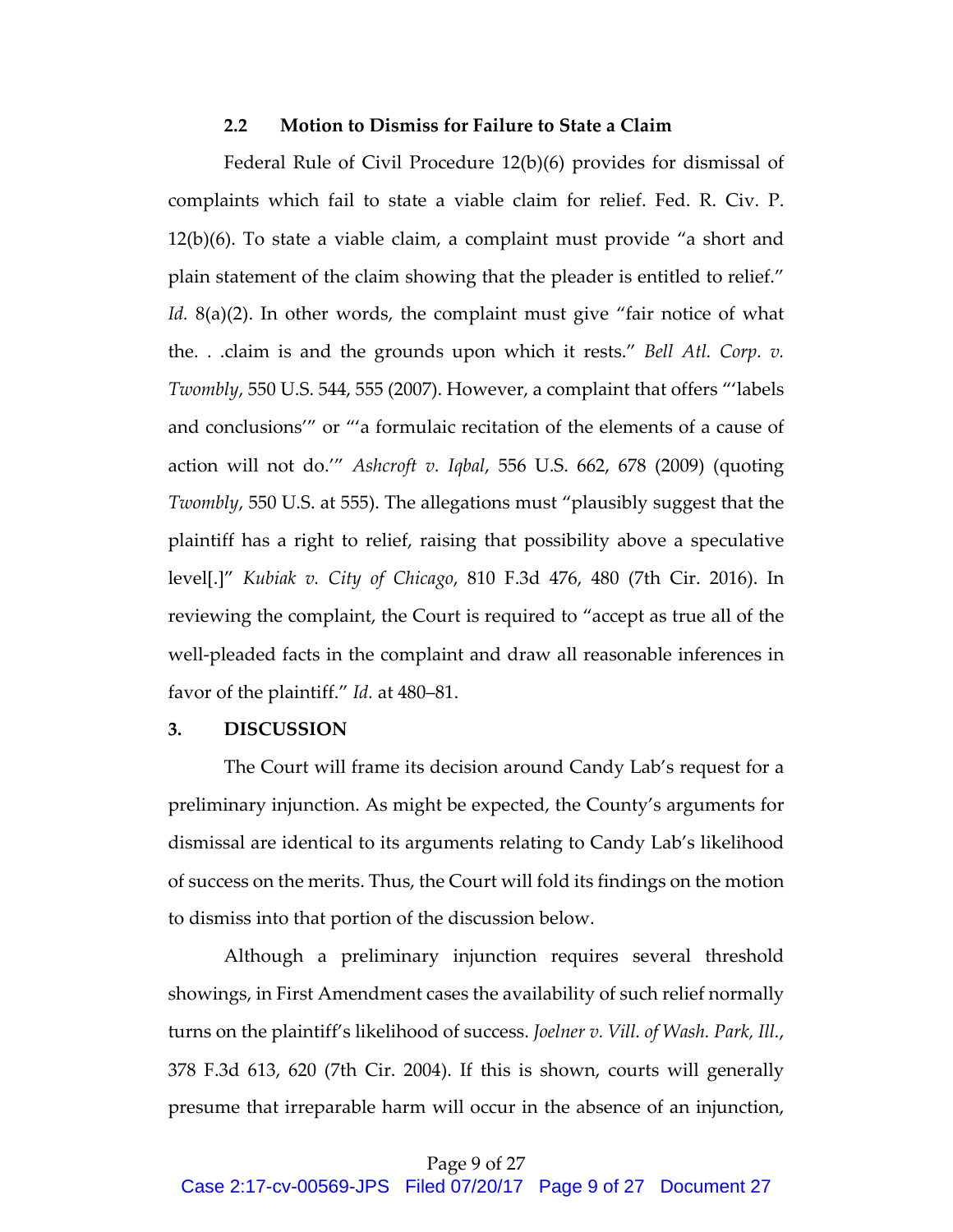*Elrod v. Burns*, 427 U.S. 347, 373 (1976) (plurality opinion); *Citizens for a Better Env't v. City of Park Ridge*, 567 F.2d 689, 691 (7th Cir. 1975) (holding that even a "temporary deprivation" of First Amendment rights constitutes irreparable harm), that there is no adequate remedy at law, *Nat'l People's Action v. Vill. of Wilmette*, 914 F.2d 1008, 1013 (7th Cir. 1990), that the government will suffer no undue hardship from an injunction, *Joelner*, 378 F.3d at 620, and that the public interest favors an injunction, *Connection Distrib. Co. v. Reno*, 154 F.3d 281, 288 (7th Cir. 1998) (public interest always favors barring enforcement of an unconstitutional law).

Thus, the principal question presented is whether the Ordinance violates the First Amendment. Subsumed in this question are several others, including whether Texas Rope 'Em counts as protectable speech and how protections for video games under the First Amendment interact with park permitting schemes like that enacted in the Ordinance. These are multifaceted issues where little definitive guidance exists.<sup>2</sup> Nevertheless, the Court finds that Candy Lab has shown a sufficient likelihood of success to warrant preliminary injunctive relief.

## **3.1 Texas Rope 'Em Qualifies for First Amendment Protection**

The Supreme Court has instructed that video games, like other forms of expression, are entitled to First Amendment protection. *Brown v. Entm't Merchs. Ass'n*, 564 U.S. 786, 790 (2011). Yet the County contends that Candy Lab's game does not warrant protection because it does not have sufficient expressive elements such as plot, characters, or dialogue, which the Court

<sup>2</sup>The legal academy is just beginning to tangle with the thorny questions raised by AR and virtual-reality technology. *See* Mark A. Lemley & Eugene Volokh, *Law, Virtual Reality, and Augmented Reality* (March 15, 2017), available at http://dx.doi.org/10.2139/ssrn.2933867.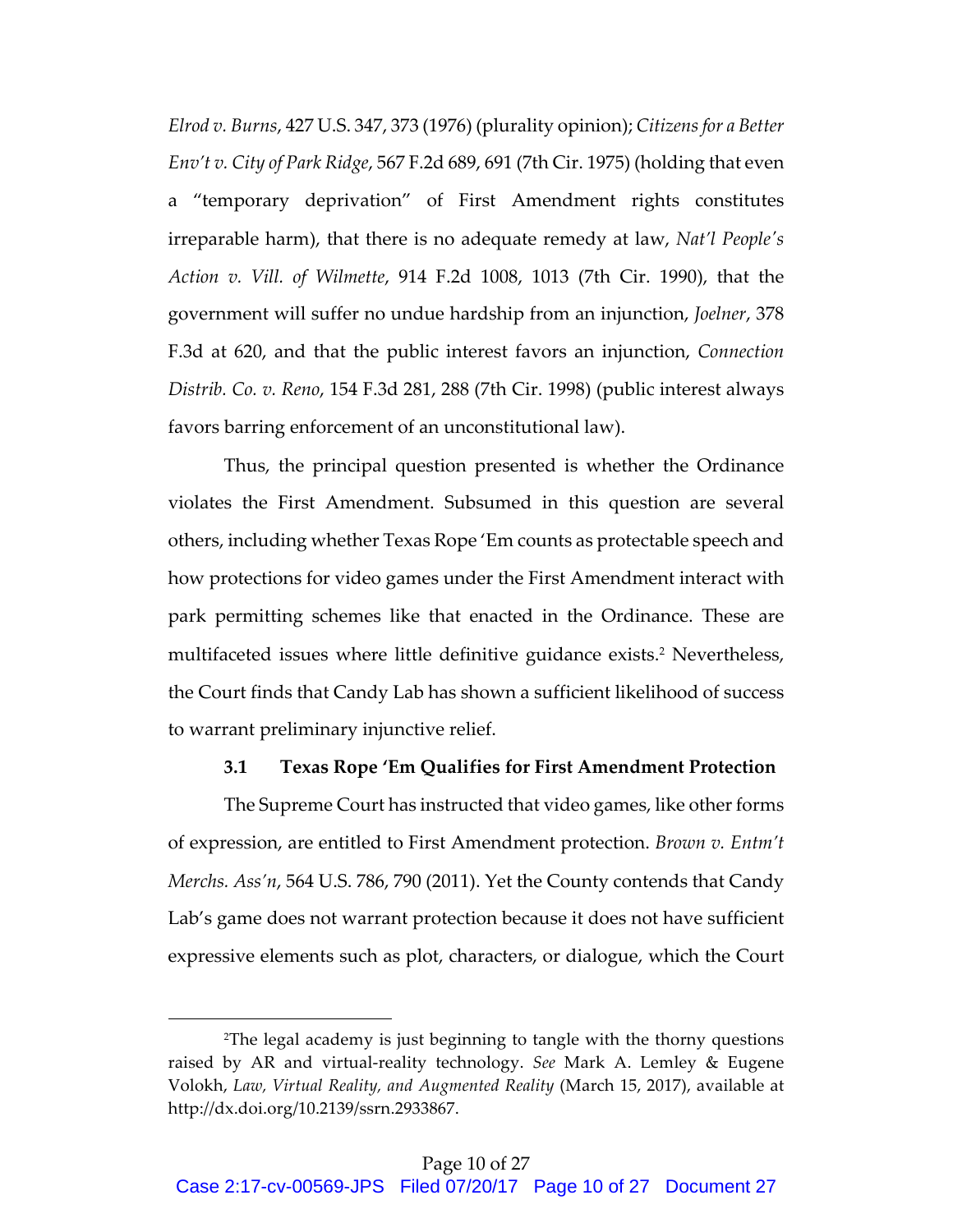in *Brown* recognized as important to the communication of ideas. *See id.* The game, in the County's view, is no more than a pictorial overlay on the real world to facilitate a card game; it communicates no ideas or messages. The County suggests that no case has extended the First Amendment to AR games, and that this Court should not be the first.

But the County fails to cite any case in which such protection was denied to an AR game, and in *Brown*, the Supreme Court spoke clearly: "whatever the challenges of applying the Constitution to ever-advancing technology, 'the basic principles of freedom of speech and the press, like the First Amendment's command, do not vary' when a new and different medium for communication appears." *Id.* at 789 (quoting *Joseph Burstyn, Inc. v. Wilson*, 343 U.S. 495, 503 (1952)). Having reviewed the evidence submitted, the Court is satisfied that Texas Rope 'Em has sufficient expressive content. The game immerses a player in a Western-themed virtual environment, complete with a Texas-themed game title, color scheme, and graphics, allowing the player to corral favorable playing cards using an animated lasso. The game conveys ideas related to the Wild West and scavenger hunting to lend an air of excitement and novelty to a traditional card game. Moreover, what Candy Lab's game lacks in compelling literary tropes, it makes up for by employing "features distinctive to the medium (such as the player's interaction with the virtual world)." *Id.* at 790. These include displaying card locations on a map on the user's phone, which the user must then physically navigate to and "grab" using the phone's camera.

Of course, the Seventh Circuit in *American Amusement Machine Association v. Kendrick*, 244 F.3d 572, 579–80 (7th Cir. 2001), attempted to distinguish between first-person shooting games that "used actors and

## Page 11 of 27

Case 2:17-cv-00569-JPS Filed 07/20/17 Page 11 of 27 Document 27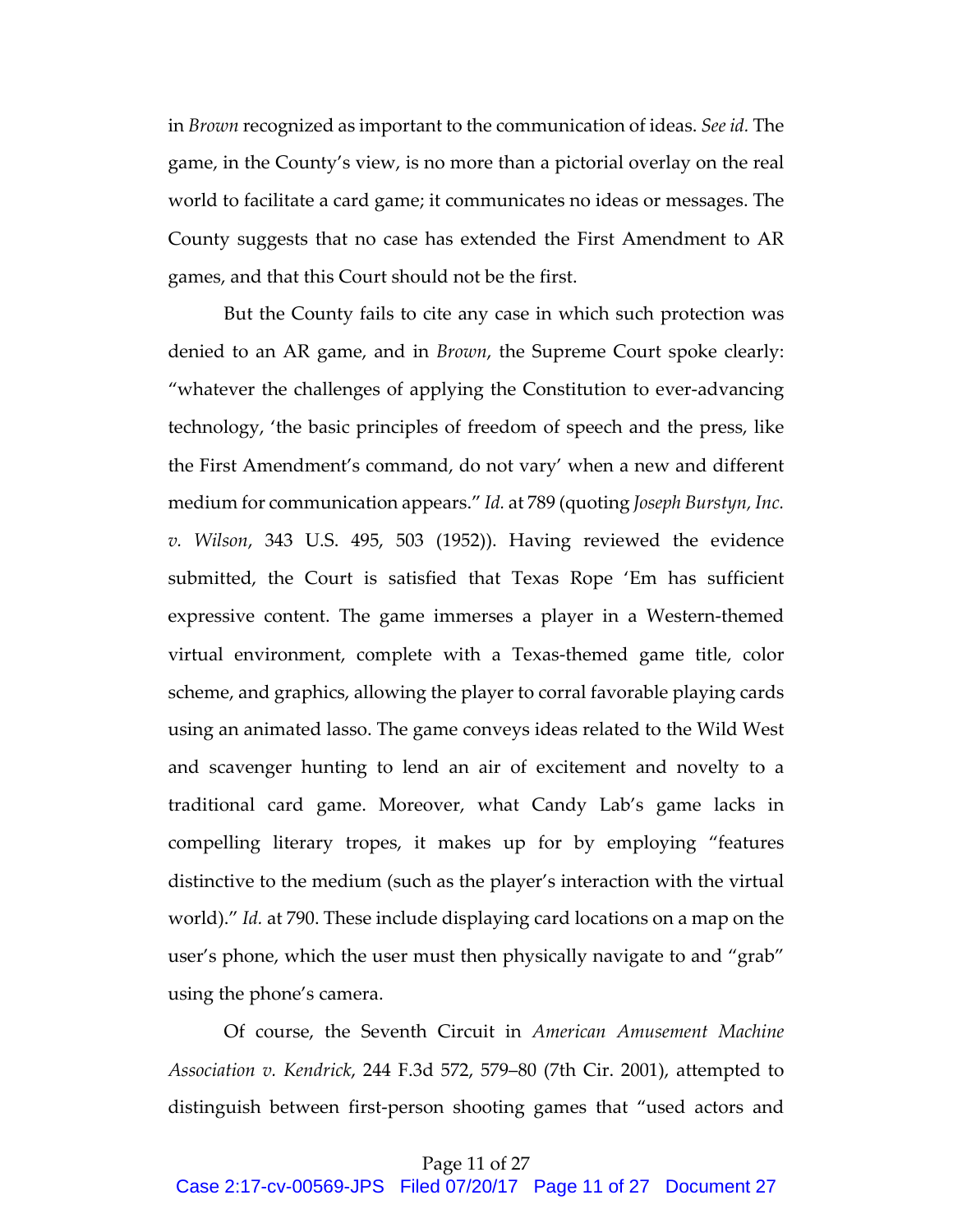simulated real death and mutilation convincingly" from "games [that] lacked any story line and were merely animated shooting galleries." But Texas Rope 'Em is more expressive and interactive than a simple virtual card table, sweepstakes (using display elements mimicking casino games), *Telesweeps of Butler Valley, Inc. v. Kelly*, No. 3:12-CV-1374, 2012 WL 4839010, at \*1 (M.D. Pa. Oct. 10, 2012), or bingo, *There to Care, Inc. v. Comm'r of Ind. Dep't of Revenue*, 19 F.3d 1165, 1167 (7th Cir. 1994). Moreover, the Supreme Court in *Brown* largely eschewed such aesthetic judgments, since the task of courts is not to act as critics. *Brown*, 564 U.S. at 790 ("Under our Constitution, 'esthetic and moral judgments about art and literature. . .are for the individual to make, not for the Government to decree, even with the mandate or approval of a majority.'") (quoting *United States v. Playboy Entm't Group, Inc.*, 529 U.S. 803, 818 (2000)). On the present record, the Court finds that Texas Rope 'Em contains at least the minimum quantum of expression needed to constitute protectable speech. *See Brown v. Elec. Arts, Inc.*, 724 F.3d 1235, 1241 (9th Cir. 2013) ("Even if *Madden NFL* is not the expressive equal of *Anna Karenina* or *Citizen Kane*, the Supreme Court has answered with an emphatic 'yes' when faced with the question of whether video games deserve the same protection as more traditional forms of expression.").<sup>3</sup>

Also specious is the County's contention that Texas Rope 'Em constitutes illegal gambling and is therefore unprotected by the First Amendment. The County asserts that the game represents an illegal lottery,

<sup>3</sup>Indeed, the Court in *Brown*, faced with gory, violent video games bordering on the "disgusting," held that "disgust is not a valid basis for restricting expression." *Brown*, 564 U.S. at 798. If disgust is not a good reason to prohibit speech, certainly the suggestion that Texas Rope 'Em is boring cannot be.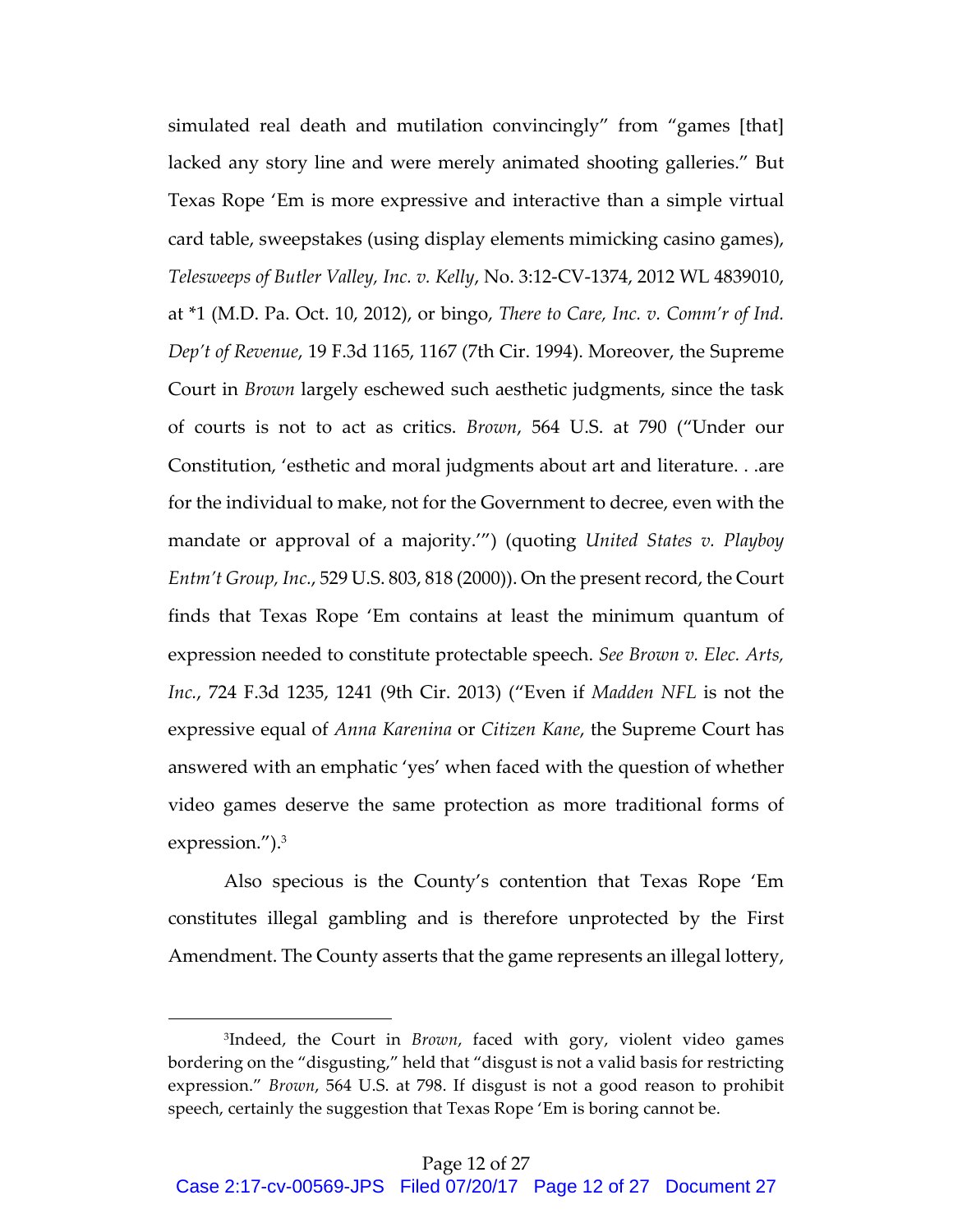which in Wisconsin consists of (1) a game of chance, (2) consideration, and (3) a prize. Wis. Stat.  $\S 945.01(5)(a)$ . According to the County, Texas Rope 'Em satisfies each element, since it is played by drawing cards at random and awards prizes to winners. It also provides Candy Lab with commercial benefit, both in terms of revenue for downloading the game and publicity through playing the game in public.

The current, early stage of development for the game, and the record as developed thus far, belies these contentions. First, downloading the game is free, and the game does not yet offer in-app purchases. The evidence presented suggests that at this time, there is no direct consideration to the developer, Candy Lab, when people obtain or play the game. Nor are "prizes" currently available for game winners, and certainly nothing of value as contemplated by Wisconsin law.

Most importantly, the Court is not convinced that Texas Rope 'Em can be fairly described as a game "determined by chance, even though accompanied by some skill," as required by Wisconsin law. *Id.* The game certainly involves randomly generated playing cards, but it rewards the skill and industry of the player in reacting to the virtual environment, seeking out additional playing cards, competing against others to reach game stops, and deploying cards strategically against the dealer. *See State v. Dahlik*, 330 N.W.2d 611, 618 (Wis. Ct. App. 1983) (finding that a lottery must be "predominantly controlled by chance"). Candy Lab's creation therefore surpasses *Telesweeps*, 2012 WL 4839010, at \*1, which involved the virtual depiction of a wholly random, pre-determined sweepstakes result. *See also Serpico v. Vill. of Elmwood Park*, 799 N.E.2d 961, 968 (Ill. Ct. App. 2003) (in simulated gambling, "[t]he players unassumingly slide a token or coin into [the] machines and push a button or pull a lever, thereby surrendering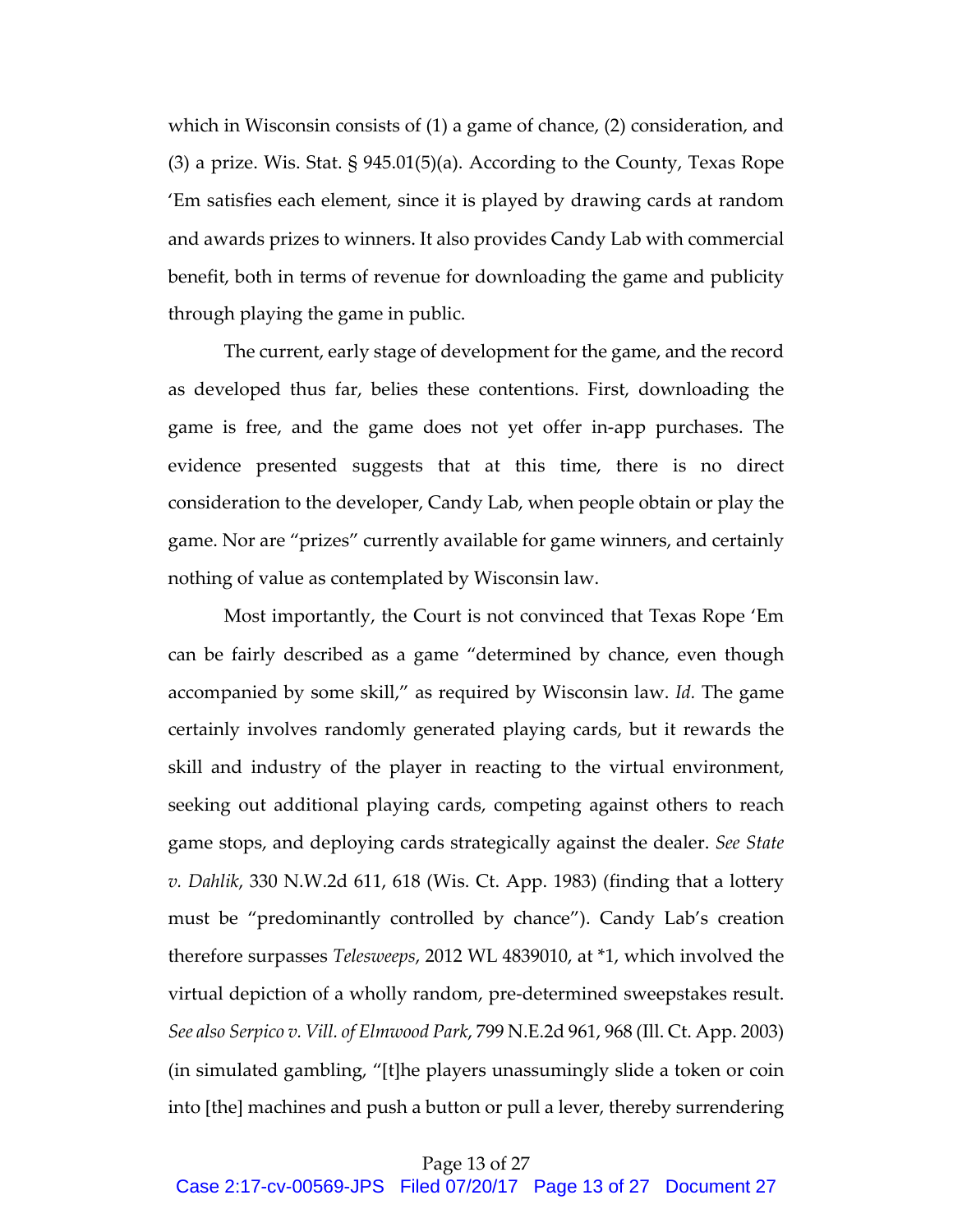any control they may have over the sequence of events that, in the end, yield either fortune or loss").

Accordingly, the Court concludes that Texas Rope 'Em qualifies for First Amendment protection and that the County's motion to dismiss on that ground must be denied.

## **3.2 Candy Lab Has Shown a Sufficient Likelihood that the Ordinance Violates the First Amendment**

Having determined that Texas Rope 'Em is entitled to First Amendment protection, the Court turns to how the Ordinance regulates it. Candy Lab asserts two broad types of claims: first, that the Ordinance as applied to it has chilled its exercise of First Amendment rights, and second, that the Ordinance is unconstitutional on its face and is therefore unenforceable against anyone. *See* (Docket #1 at 18–19). The Court is obliged to consider the as-applied attack first, since a finding that the Ordinance is unconstitutional as applied to Candy Lab would obviate the need for a broader constitutional ruling regarding the validity of the Ordinance as a whole. *Bd. of Trs. of State Univ. of N.Y. v. Fox*, 492 U.S. 469, 484–85 (1989); *Commodity Trend Serv., Inc. v. Commodity Future Trading Comm'n*, 149 F.3d 679, 688 n.5 (7th Cir. 1988).

However, the Court need not tarry long over the as-applied challenge to find that it must address Candy Lab's claims of facial invalidity. The County argues that Candy Lab's as-applied challenge fails out of the gate because Candy Lab has not applied for a permit and, consequently, the County has not enforced the Ordinance against it. *See*  (Docket #15-3). The County is correct in this regard. *See Ctr. for Individual Freedom v. Madigan*, 697 F.3d 464, 476 (7th Cir. 2012).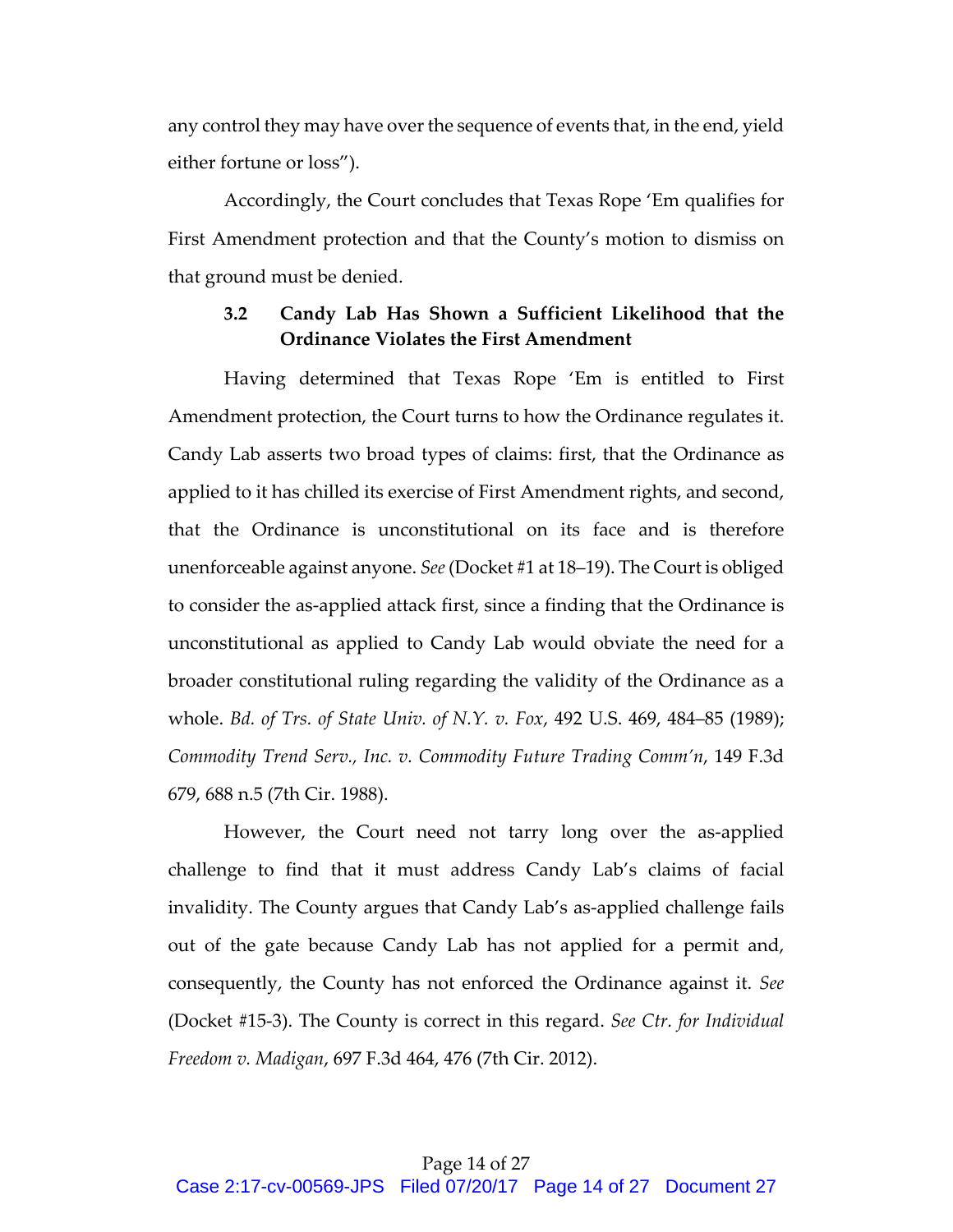Candy Lab, in turn, argues that this is irrelevant, since it need not subject itself to enforcement of the Ordinance in order to raise a facial challenge. (Docket #20 at 16–17). This too is correct. *Madigan*, 697 F.3d at 476; *Brandt v. Vill. of Winnetka, Ill.*, 612 F.3d 647, 649–50 (7th Cir. 2010). The evidence submitted by Candy Lab, in particular its correspondence with County officials, raises a "realistic danger" that the Ordinance will be enforced against it if it releases its game to Milwaukee County residents, as it plans to do. *Babbitt v. United Farm Workers Nat'l Union*, 442 U.S. 289, 298 (1979); *Virginia v. Am. Booksellers Ass'n*, 484 U.S. 383, 393 (1988). This is all that is required to establish Candy Lab's standing to mount a facial attack on the Ordinance.

The Court next considers the merits of Candy Lab's facial challenges. Coloring this analysis is the fact that the Court faces novel circumstances in this case—neither the Court nor the parties has the benefit of on-point authority concerning the propriety of an injunction against an ordinance which circumscribes the playing of AR mobile video games in public parks. With that in mind, the Court notes that Candy Lab raises three distinct claims: (1) that the Ordinance is an invalid prior restraint on speech; (2) that the Ordinance is impermissibly vague; and (3) that the Ordinance is overbroad. The Court need only analyze the first claim, as it is sufficient to warrant granting Candy Lab's motion.

The First Amendment accommodates reasonable restrictions on the time, place, and manner of speech, as long as they are (1) content-neutral, (2) narrowly tailored to serve a significant government interest, and (3) leave open ample alternative channels for communication of the information. *Ward v. Rock Against Racism*, 491 U.S. 781, 791 (1989); *Clark v.*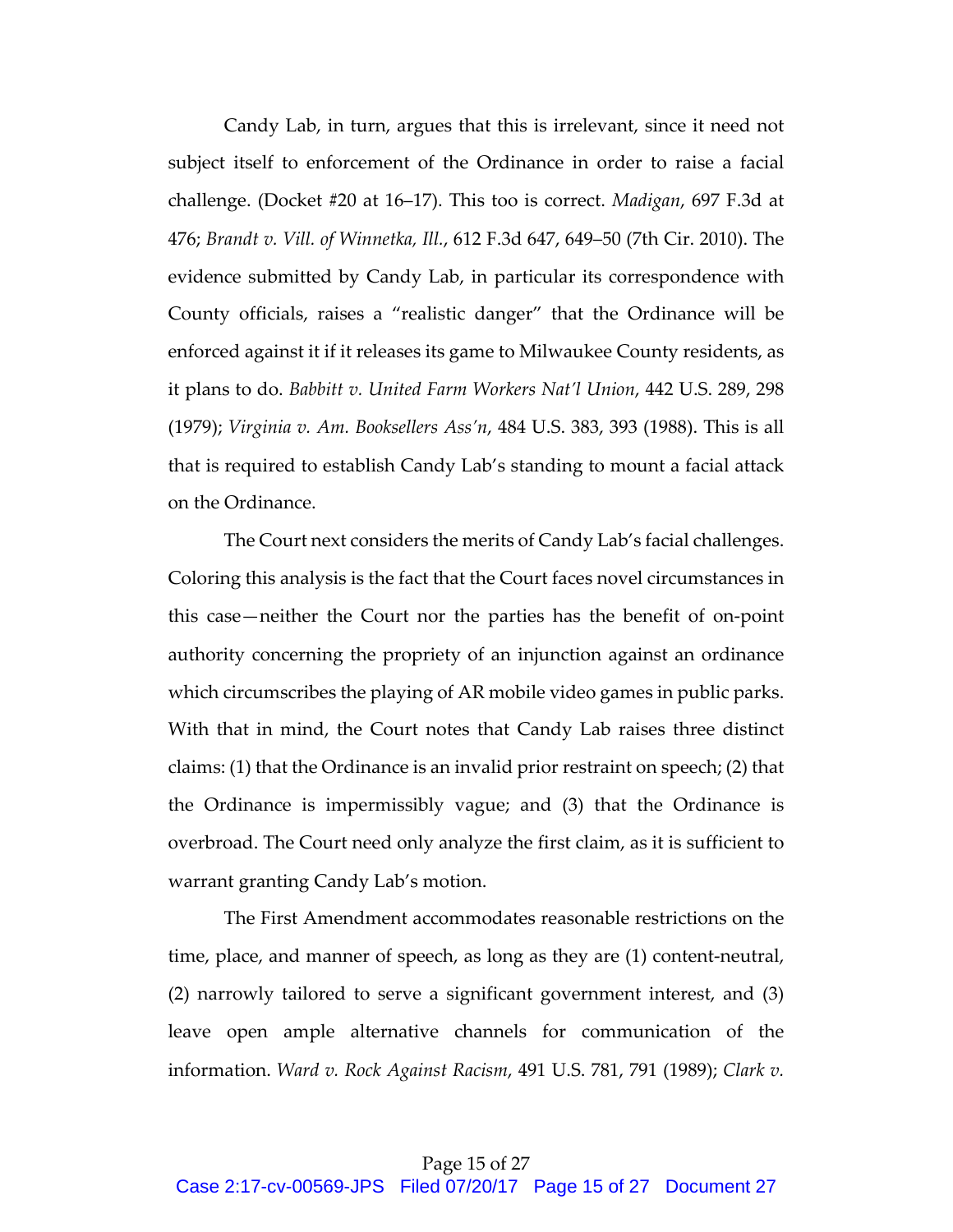*Cmty. for Creative Non-Violence*, 468 U.S. 288, 293 (1984).4 The threshold question, as in all First Amendment cases, is whether the challenged regulation is content-based. *See Playboy*, 529 U.S. at 813. If the regulation is content-based, it is subject to strict scrutiny; if content-neutral, it is subject to intermediate scrutiny. *Id.* On this issue, Candy Lab posits that because the Ordinance singles out AR games for increased administrative and logistical burdens, it discriminates against them based upon their content.

On the present record, the Court cannot agree. The Supreme Court held in *Hill v. Colorado*, 530 U.S. 703, 723 (2000), that a law which places no restrictions on a particular viewpoint or subject matter is content-neutral. As the Court explained, the fact that a County employee must review the content of a game to determine if it falls within the scope of the Ordinance does not in itself mean that the Ordinance is content-based. *Id.* To the contrary, the Ordinance can be interpreted and applied without reference to the subject matter of Texas Rope 'Em—*i.e.*, a Texas-themed poker game.

The Ordinance imposes restrictions on functionalities of games like Texas Rope 'Em, most importantly the fact that they are location-based. The Ordinance covers such games regardless of their content, be it poker, zombie-killing, or Pokémon-catching. As such, it cannot be said that the Ordinance applies to one game or another "because of the topic discussed

<sup>4</sup>Candy Lab asks the Court to analyze the Ordinance as a prior restraint on speech, while the County suggests that the Ordinance should be assessed according to the principles applicable to time, place, and manner restrictions. Certainly the jargon in this area can become confused, and the analytical frameworks often overlap. But the Seventh Circuit has instructed that permitting schemes, like the one at issue here, are to be analyzed as time, place, and manner restrictions. *MacDonald v. City of Chicago*, 243 F.3d 1021, 1031–32 (7th Cir. 2001); *Thomas v. Chicago Park Dist.*, 227 F.3d 921, 923–24 (7th Cir. 2000). The Court must use the prescribed framework.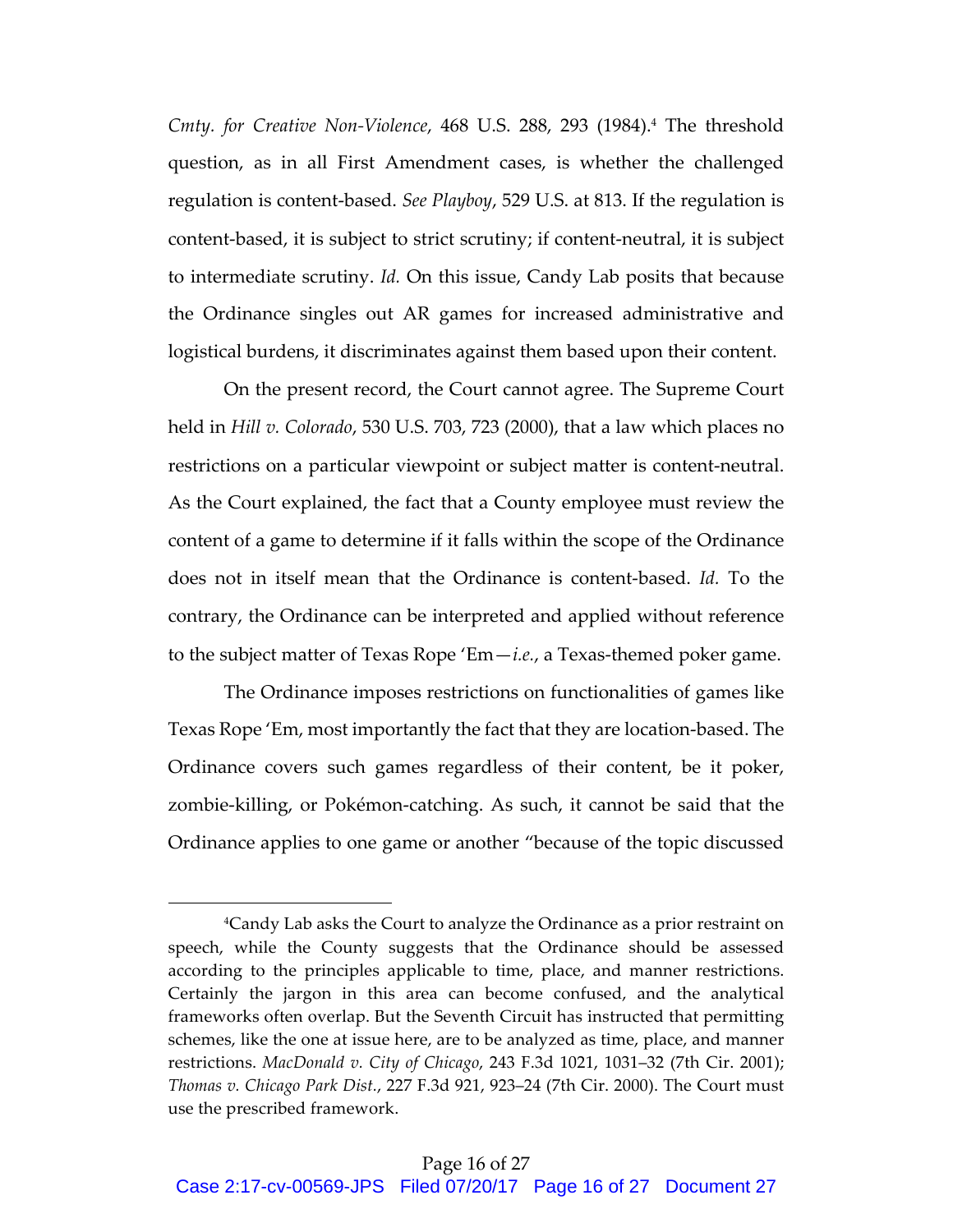or the idea or message expressed." *Reed v. Town of Gilbert, Ariz.*, 135 S. Ct. 2218, 2227 (2015); *Turner Broad. Sys., Inc. v. F.C.C.*, 512 U.S. 622, 660 (1994) (holding that a "speech regulation that applies to one medium (or a subset thereof) but not others. . .'is insufficient by itself to raise First Amendment concerns'") (quoting *Leathers v. Medlock*, 499 U.S. 439, 452 (1991)). This distinguishes the present case from the ordinance at issue in *Reed*, where different restrictions applied to signage depending on whether the sign directed a person to an event, expressed preference for a political candidate, or expressed some other idea or message. *Reed*, 135 S. Ct. at 2227; *see also Norton v. City of Springfield, Ill.*, 806 F.3d 411, 412 (7th Cir. 2015) (a city ordinance against panhandling was premised on "the topic discussed" by the speaker, *i.e.*, a plea for money).

Likewise, the history and purpose of the Ordinance do not reflect a content-based animus in the County officials who adopted it. Their aim was to prevent litter, vandalism, traffic, and other problems attendant upon AR games like Pokémon Go. There is no evidence that their decisions were premised on a dislike for Japanese art or culture any more than a desire to curb gambling or show distaste for Western aesthetics. *See Left Field Media LLC v. City of Chicago, Ill.*, 822 F.3d 988, 990 (7th Cir. 2016) (finding contentneutral an ordinance that "regulates peddling, without regard to what the peddler sells," whether it be "bobblehead dolls," "baseball jerseys," or printed matter). In short, nowhere in the Ordinance is there an indication that the County sought to agree, disagree, or otherwise express a view on the content of the AR games that might be played in its parks. *Reed*, 135 S. Ct. at 2227–28.

In this way, the Ordinance is similar to the anti-robocall statute challenged in *Patriotic Veterans, Inc. v. Zoeller*, 845 F.3d 303, 305 (7th Cir.

## Page 17 of 27

Case 2:17-cv-00569-JPS Filed 07/20/17 Page 17 of 27 Document 27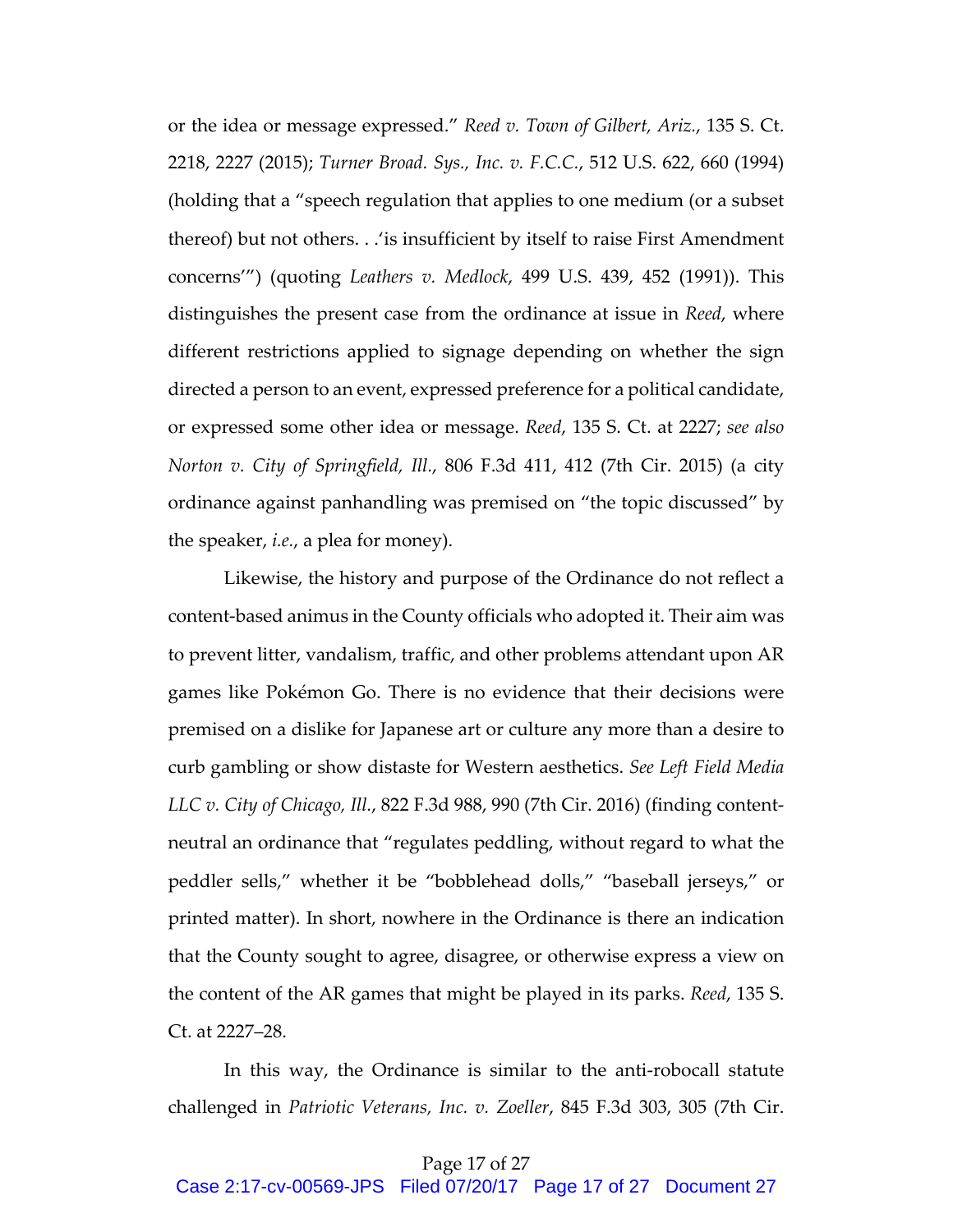2017), which was found content-neutral because it did not disfavor the nature of the call (such as to promote a political candidate) but the functionality of the call itself—a call placed by an automatic dialing machine resulting in a message from a robot. Even more apt is the district court's decision in *Ameritech Corp. v. United States*, 867 F. Supp. 721, 732 (N.D. Ill. 1994), which held that discrimination between interactive versus traditional television programming was not premised on the viewpoints or subject matter discussed in the programs themselves. So too, here, the Ordinance surely treats AR games differently from other mobile applications, but the distinction is the mode or channel of speech, not its content. *Compare City of Cincinnati v. Discovery Network, Inc.*, 507 U.S. 410, 428 (1993) ("[A] prohibition against the use of sound trucks emitting 'loud and raucous' noise in residential neighborhoods is permissible if it applies equally to music, political speech, and advertising."), *with Berger v. City of Seattle*, 569 F.3d 1029, 1051 (9th Cir. 2009) (ordinance banning verbal, but not written, solicitation of money by street performers was unconstitutional because it depended on the contents of the speech even though it limited only the manner of expression).

To be sure, there is some appeal to Candy Lab's position on this question. Recall that *Brown* seems to treat the literary *and* interactive aspects (physical or virtual) of video gaming as an undivided, expressive whole. *See Brown*, 564 U.S. at 790. Taken to its furthest limit, this would mean that although the Ordinance does not care about the contents of the AR game being played, it is arguably content-based because it is directed at the physical act of game-playing, which is itself a part of the expression.

This was a suggestion, though only *dictum*, in Candy Lab's principal citation, *Weigand v. Village of Tinley Park*, 114 F. Supp. 2d 734, 737 (N.D. Ill.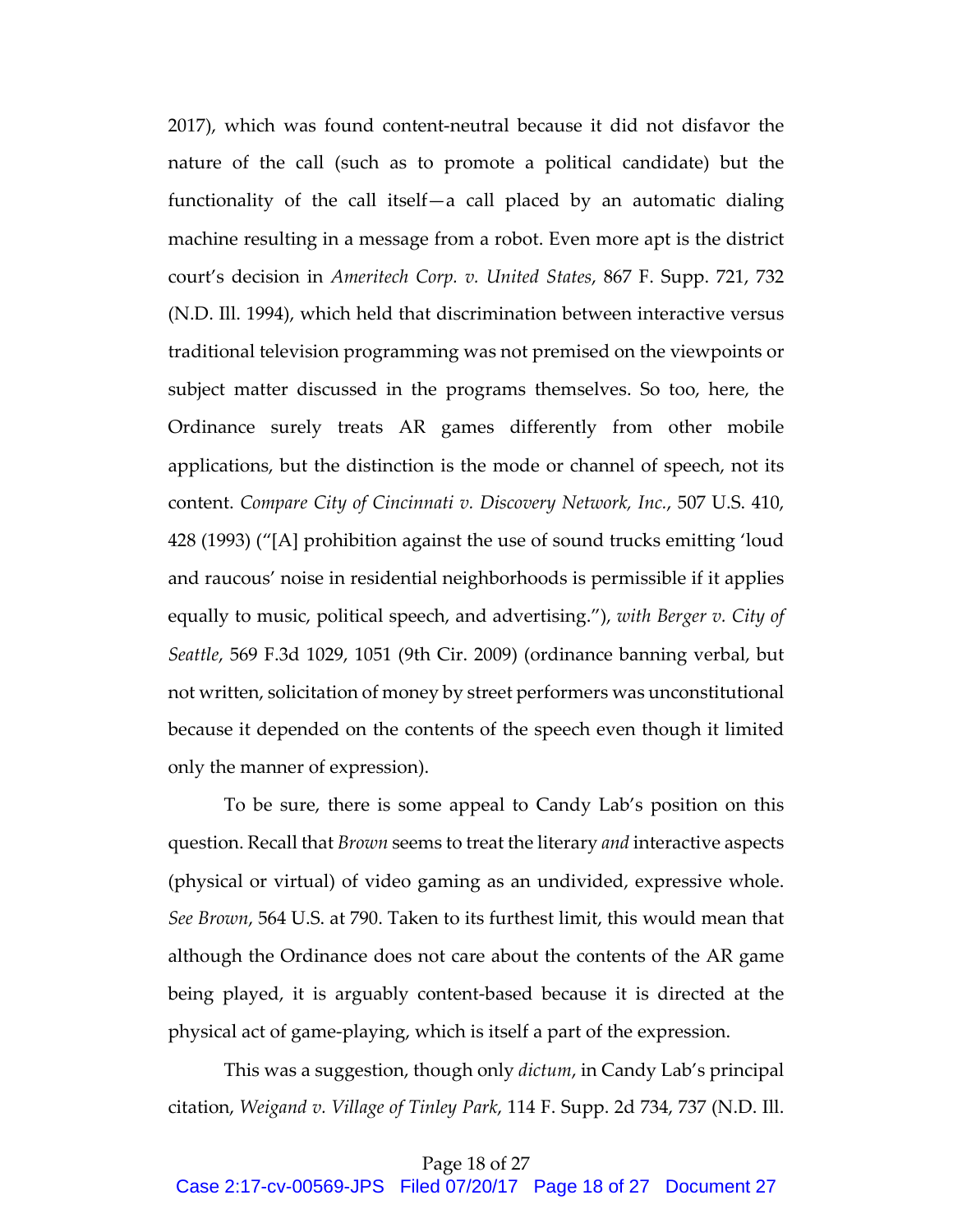2000): "Indeed, the regulation might plausibly be argued to be contentbased, not content-neutral, insofar as playing a game could be the content of the expressive activity." The Court does not adopt that position for the reasons stated above, in particular the fact that the Ordinance is undoubtedly content-neutral as to the message or idea conveyed by the games it regulates. Further, the parties have not directed the Court to clear authority instructing how to measure the expressive content of a video game. And *Brown* itself is of little help, since there the regulation was directed at "violent" video games, an undoubtedly content-based inquiry. *Brown*, 564 U.S. at 799. Consequently, on the state of the record and the authorities presented, the Court finds that the Ordinance is content-neutral.

Nevertheless, resolution of that question is not dispositive, as the Ordinance does not pass muster even under the more lenient standards applicable to content-neutral time, place, and manner restrictions. This is because the Ordinance does not employ sufficient procedural safeguards to ensure the protection of First Amendment rights. *Thomas v. Chicago Park Dist.*, 534 U.S. 316, 323 (2002). Even content-neutral regulations "may not condition. . .speech on obtaining a license or permit from a government official in that official's boundless discretion." *City of Lakewood v. Plain Dealer Pub. Co.*, 486 U.S. 750, 764 (1988); *Saia v. People of State of New York*, 334 U.S. 558, 560 (1948). An acceptable regulation must "contain adequate standards to guide the official's decision and render it subject to effective judicial review." *Thomas*, 534 U.S. at 323; *Niemotko v. State of Maryland*, 340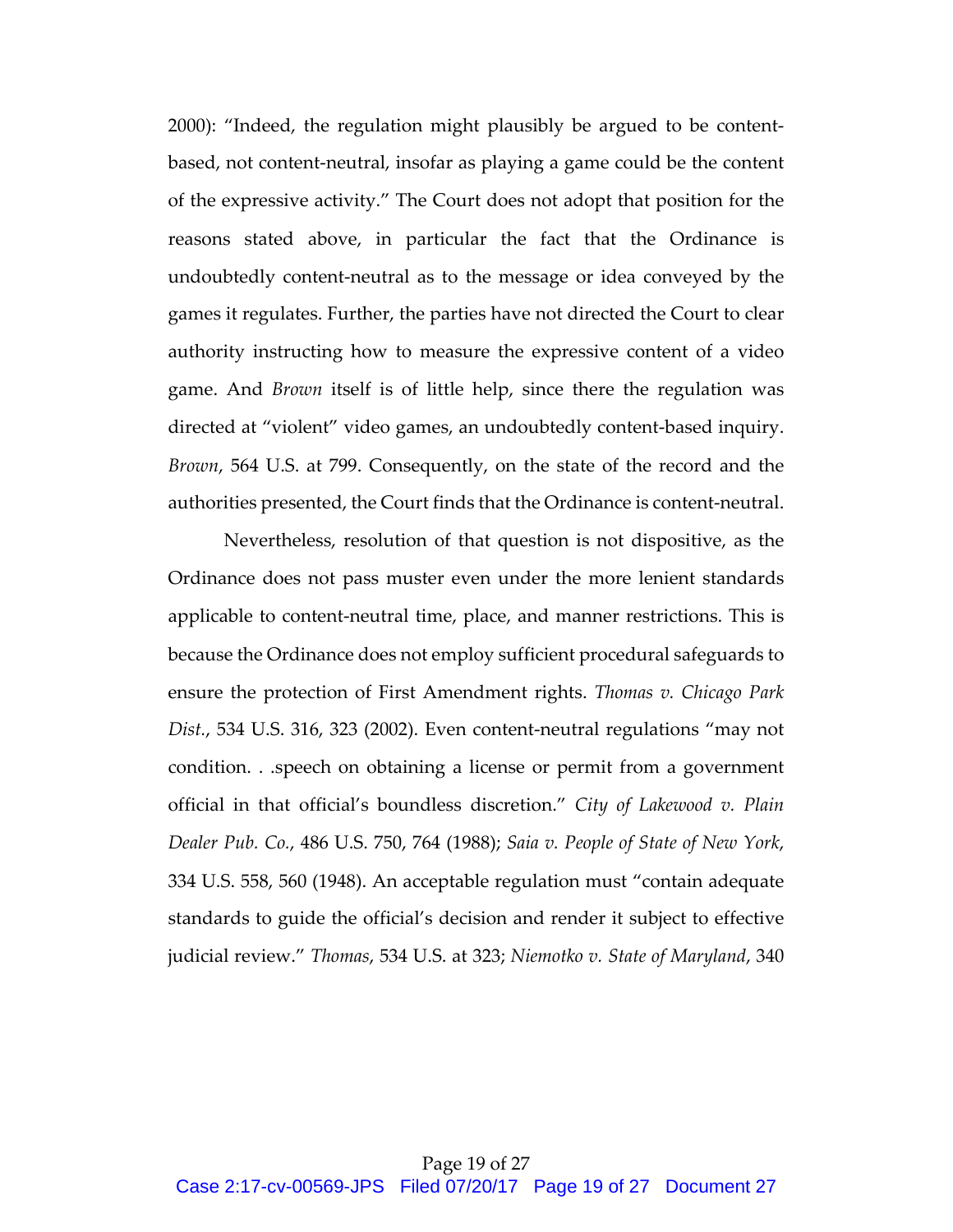U.S. 268, 271 (1951); *Forsyth County, Ga. v. Nationalist Movement*, 505 U.S. 123, 130 (1992).5

Such standards are critical because even in cases where a regulation is content-neutral on its face, "placing unbridled discretion in the hands of a government official or agency. . .may result in censorship." *Lakewood*, 486 U.S. at 758. As the Court explained in *Lakewood*,

Standards provide the guideposts that check the licensor and allow courts quickly and easily to determine whether the licensor is discriminating against disfavored speech. Without these guideposts, *post hoc* rationalizations by the licensing official and the use of shifting or illegitimate criteria are far too easy, making it difficult for courts to determine in any particular case whether the licensor is permitting favorable, and suppressing unfavorable, expression.

*Id.* In other words, despite the apparently content-neutral nature of a permitting scheme, "[w]hen virtually unlimited discretion exists,. . .the possibility is too great that it will be exercised in order to suppress disfavored speech." *MacDonald v. Chicago Park Dist.*, 132 F.3d 355, 361 n.6 (7th Cir. 1997); *Boardley v. U.S. Dep't of Labor*, 615 F.3d 508, 517 (D.C. Cir. 2010). Additionally, unfettered discretion may lead to self-censorship, out of fear of denial of the ability to speak. *Lakewood*, 486 U.S. at 759; *see also Forsyth*, 505 U.S. at 133 n.10 (explaining that "the success of a facial

<sup>5</sup>Candy Lab argues that the Ordinance must contain the safeguards enumerated in *Freedman v. Maryland*, 380 U.S. 51, 58–60 (1965), which relate to judicial review of licensing schemes—in that case, a motion picture censorship statute. But in *Thomas* the Supreme Court explained that park permitting schemes are unlike licensing schemes. *Thomas*, 534 U.S. at 322. While the latter often carry self-evident censorship concerns which require prompt judicial review, permitting schemes applicable to all speakers (*i.e.*, content-neutral) do not so clearly raise the spectre of censorship. *Id.* Thus, *Thomas* defines less stringent safeguards necessary for permitting schemes. *Id.* at 323.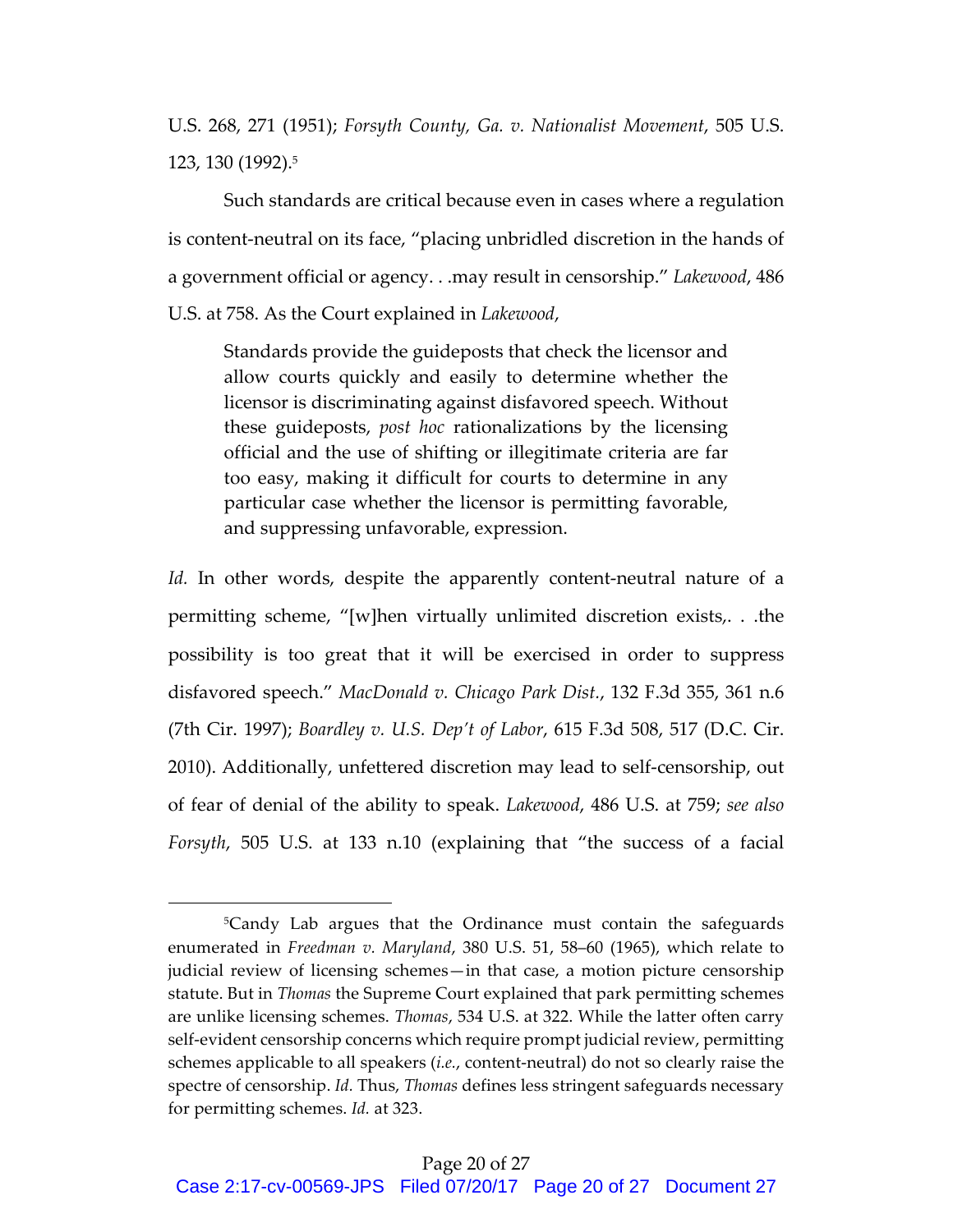challenge on the grounds that an ordinance delegates overly broad discretion to the decisionmaker rests not on whether the administrator has exercised his discretion in a content-based manner, but whether there is anything in the ordinance preventing him from doing so"). $6$ 

Under any reading of the Ordinance, no such standards exist. The Ordinance directs all prospective game publishers to complete the Permit Application. The Ordinance indicates that County officials will determine "the appropriateness of the application based on site selection, protection of rare flora and fauna, personal safety, and the intensity of game activities on park lands." (Docket #2-1 at 4). Yet the Permit Application is inconsistent with the idea that these criteria will limit a reviewing official's discretion, as it expressly warns that "Milwaukee County Parks in its sole discretion may grant, deny, revoke, or suspend any permit, at any time and for any

<sup>6</sup>Here again, overlapping analyses engender much confusion. The Court in *Thomas* stated that even a content-neutral regulation must place some boundaries on an official's discretion to avoid the danger that the regulation would be wielded in a content-based way. Yet the Seventh Circuit has folded the unbridleddiscretion requirement *into* the requirement of viewpoint neutrality. *Southworth v. Bd. of Regents of Univ. of Wis. Sys.*, 307 F.3d 566, 580 (7th Cir. 2002). The Court of Appeals reasoned that because the underlying concern in *Thomas* and its predecessors was a danger of viewpoint-based discretionary decision-making, failure to sufficiently fetter the reviewer's discretion meant that the law in question was not content-neutral. *See id.* This theoretical defense of the unbridled-discretion requirement seems at odds with the language of *Thomas*. Nevertheless, the Court need not waste time searching out the appropriate place for the unbridleddiscretion requirement within the overarching analytical framework. Whether it is considered a part of viewpoint neutrality or a separate constitutional requirement, violating it renders a law facially invalid. *See id.*; *Thomas*, 534 U.S. at 323; *H.D.V.-Greektown, LLC v. City of Detroit*, 568 F.3d 609, 623 (6th Cir. 2009) (holding that, under *Thomas*, a content-neutral ordinance "(1) must contain adequate standards to guide the official's decision, (2) must not be based on the content of the message, (3) must be narrowly tailored to serve a significant government interest, and (4) must leave open ample alternatives for communication").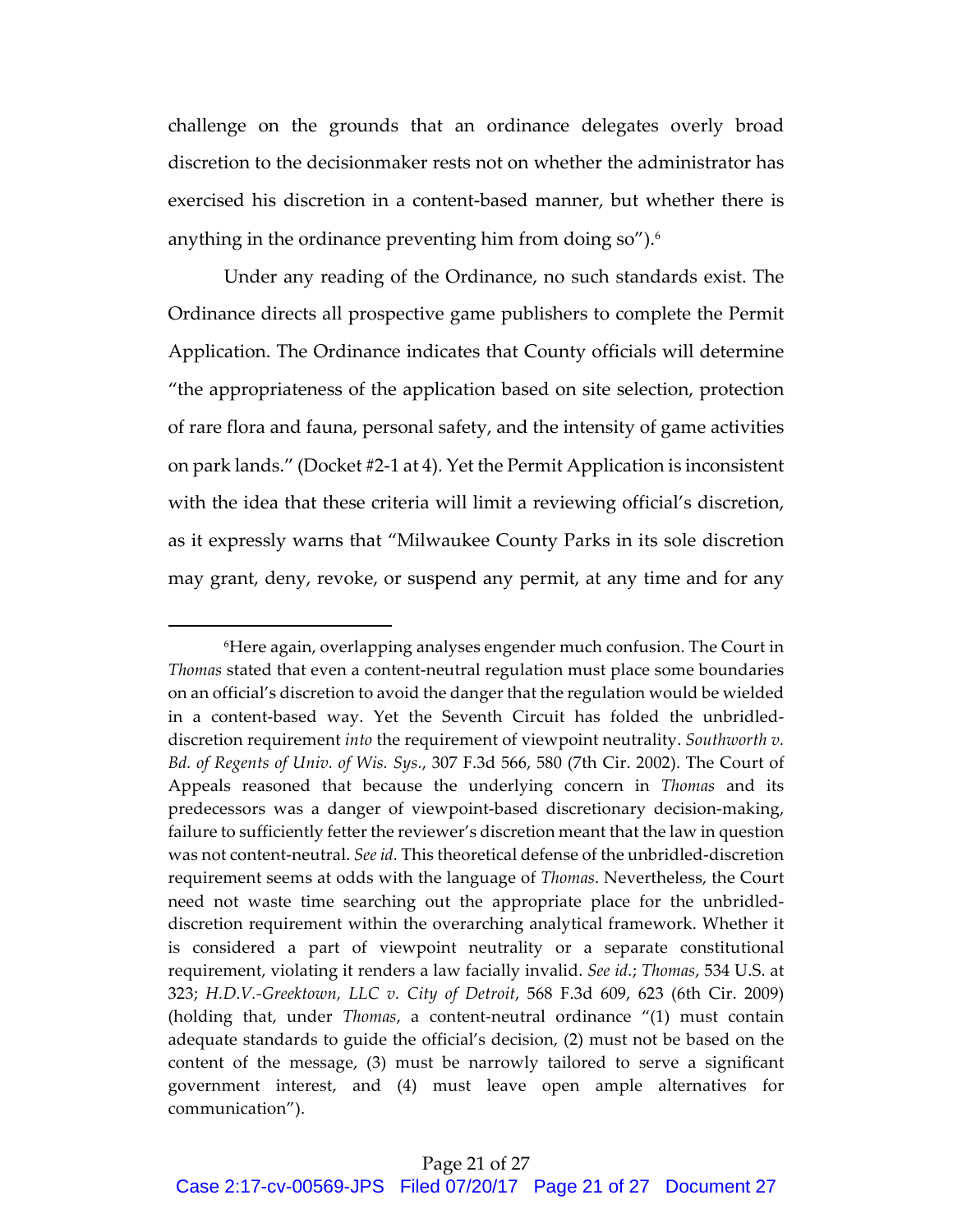reason." (Docket #2-1 at 21).7 Such unbridled discretion in the hands of a County official runs afoul of the Supreme Court's requirements for permitting schemes like that envisioned in the Ordinance. *See Niemotko*, 340 U.S. at 327 (finding that a licensing scheme granting the government "limitless discretion" is invalid); *MacDonald v. City of Chicago*, 243 F.3d 1021, 1026 (7th Cir. 2001) ("It is well established that where a statute or ordinance vests the government with virtually unlimited authority to grant or deny a permit, that law violates the First Amendment's guarantee of free speech.").

Granted, the Permit Application itself notes some things that would subject an application to denial, such as failing to submit all required documentation or failing to provide proof of insurance. *See generally* (Docket #2-1 at 16–26). But the Application does not expressly mention the four specific matters listed in the Ordinance as being pertinent to applications submitted by AR game developers, casting doubt on the notion that those factors will actually cabin a reviewer's discretion. *See Lakewood*, 486 U.S. at 769 (striking down an ordinance which placed "no explicit limits on the Mayor's discretion").

Moreover, even if this discrepancy between the Ordinance and the Permit Application did not exist, the Ordinance's criteria are themselves too vague to afford adequate protection to free speech interests. In *Thomas*, the

<sup>7</sup>The County complains that its refusal to "guarantee approval cannot constitute unfettered discretion, for if approval was guaranteed, there would be no permit process at all." (Docket #15 at 18). This is simply untrue; where a regulation touches upon protected expression, it must include appropriate safeguards. Such was the case in *MacDonald*, where the ordinance was upheld in part because it "requir[ed] the Commissioner to grant a parade permit, unless specifically articulated public-safety concerns exist." *MacDonald v. City of Chicago*, 243 F.3d 1021, 1028 (7th Cir. 2001). By contrast, here the County does not have a default rule of permission.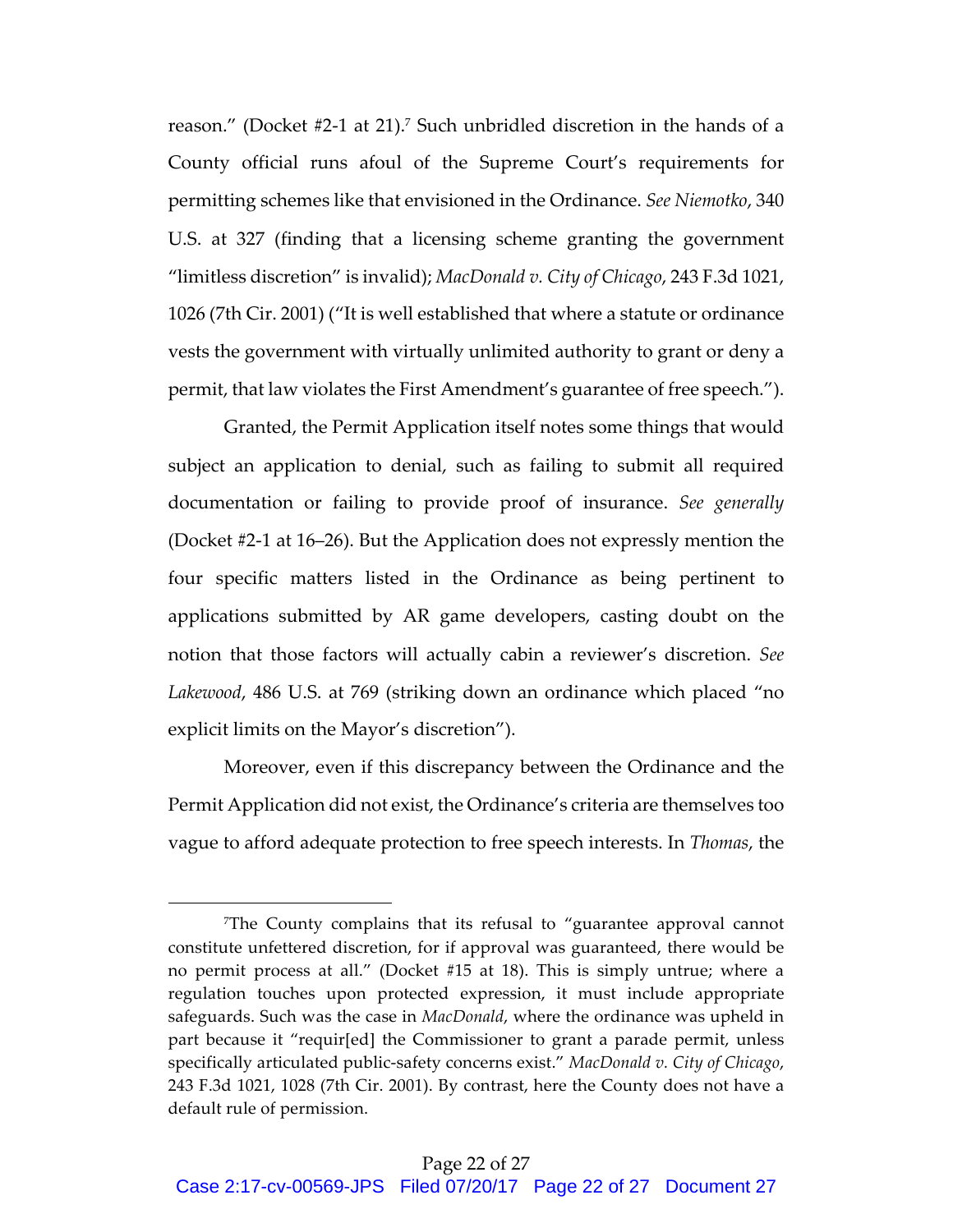Court upheld a permitting scheme which listed thirteen grounds on which a permit could be denied. *Id.* at 324. One such limitation forbade events that presented an "unreasonable danger to the health or safety of park users." Id. The Ordinance, by contrast, mentions that "site selection" is an issue of concern, but provides no guidance as to which sites within a park might be suitable for playing an AR game.

Likewise, upon reading phrases like "protection of rare flora and fauna" and "the intensity of game activities on park lands," how is a developer to know how much flower-trampling is too much, or what plants count as "rare," or what "intense" use of parklands entails? The Ordinance in effect states that County officials can consider protecting nature when reviewing a permit application, but there are no standards to guide either the applicant or the reviewer in this endeavor. This is not acceptable. *See Shuttlesworth v. City of Birmingham, Ala.*, 394 U.S. 147, 149–50 (1969) (overturning ordinance that required the city commission to issue a parade permit unless in "its judgment the public welfare, peace, safety, health, decency, good order, morals or convenience required that it be refused").

Finally, it is worth noting that when the Ordinance simply lists "personal safety" as a relevant consideration, this falls appreciably short of the more robust criterion approved in *Thomas*: "unreasonable danger to the health and safety of park users." Whose personal safety? How severe must the danger be? The Ordinance, the Permit Application, and the County do not say. Put differently, while prohibiting "unreasonable" danger is allowed under the First Amendment, it does not follow that a nebulous consideration for "personal safety" is acceptable. *MacDonald*, 243 F.3d at 1028 (holding that even flexibly written criteria were permissible since they included limiting terms such as "substantially, "unnecessarily," and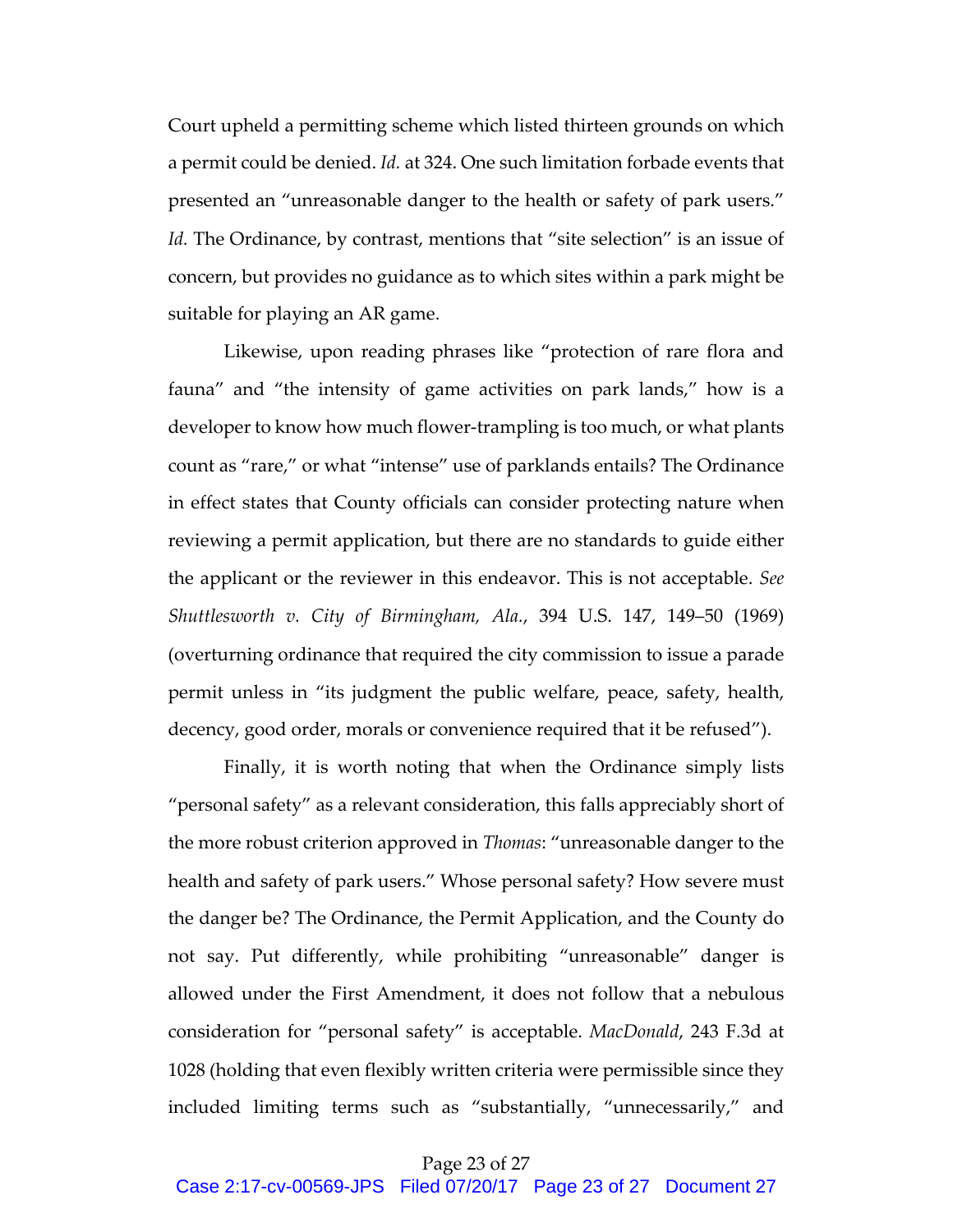"sufficient"). The Ordinance thus dooms itself in its failure to provide "narrowly drawn, reasonable and definite standards" to guide the County officials who must apply it. *Niemotko*, 340 U.S. at 271. 8

This finding is enough to invalidate the Ordinance. In closing, the Court observes that the Ordinance suffers from other serious infirmities, most notably that it does not appear narrowly tailored to serve the interests it purports to promote. Here, the Ordinance is revealed for its strangeness and lack of sophistication. The Ordinance treats game developers like

<sup>8</sup>In *Lakewood*, the Court held that to overturn a licensing scheme admitting limitless discretion, the challenger must also demonstrate a "close enough nexus to expression, or to conduct commonly associated with expression, to pose a real and substantial threat of the identified censorship risks." *Lakewood*, 486 U.S. at 759. Yet *Thomas*, which found that any content-neutral regulation must place limits on discretion, mentioned no such nexus requirement. *Thomas*, 534 U.S. at 323. Whether and how the nexus requirement of *Lakewood* survives *Thomas* has not clearly been answered by any case the parties or the Court were able to find. The Seventh Circuit has applied the nexus requirement since *Thomas*, but has not done so consistently. *Compare Weinberg*, 310 F.3d at 1044 (straightforward discussion of nexus requirement), *with MacDonald*, 243 F.3d at 1026 (analyzing unfettered discretion issue without mention of nexus requirement).

But assuming that the nexus requirement applies here, it is satisfied. The *Lakewood* Court contrasted the regulation at issue in that case, concerning placement of newsracks, with a hypothetical regulation on the placement of soda vending booths. *Lakewood*, 486 U.S. at 760. While the placement of newsracks was closely related to the dissemination of the news, and therefore of central concern to the First Amendment, controlling where a soda vendor operates would have at most an incidental effect on whatever unrelated speech might occur around him. *Id.*

Here, the Ordinance adequately abuts areas of First Amendment concern—the expressive content of Texas Rope 'Em—so that *Lakewood* would permit a facial challenge to lie. The stakes here are not the incidental possibility of speech occurring at a soda counter; instead, the Ordinance seeks to curtail speech itself, or conduct associated with that speech. Thus, while the Ordinance's language and history are professedly content-neutral, the close relation between the Ordinance and protected expression, and the unfettered discretion that County officials enjoy in evaluating permit applications, "pose a real and substantial threat" that the censorship risks the *Lakewood* Court identified could arise. *Id.*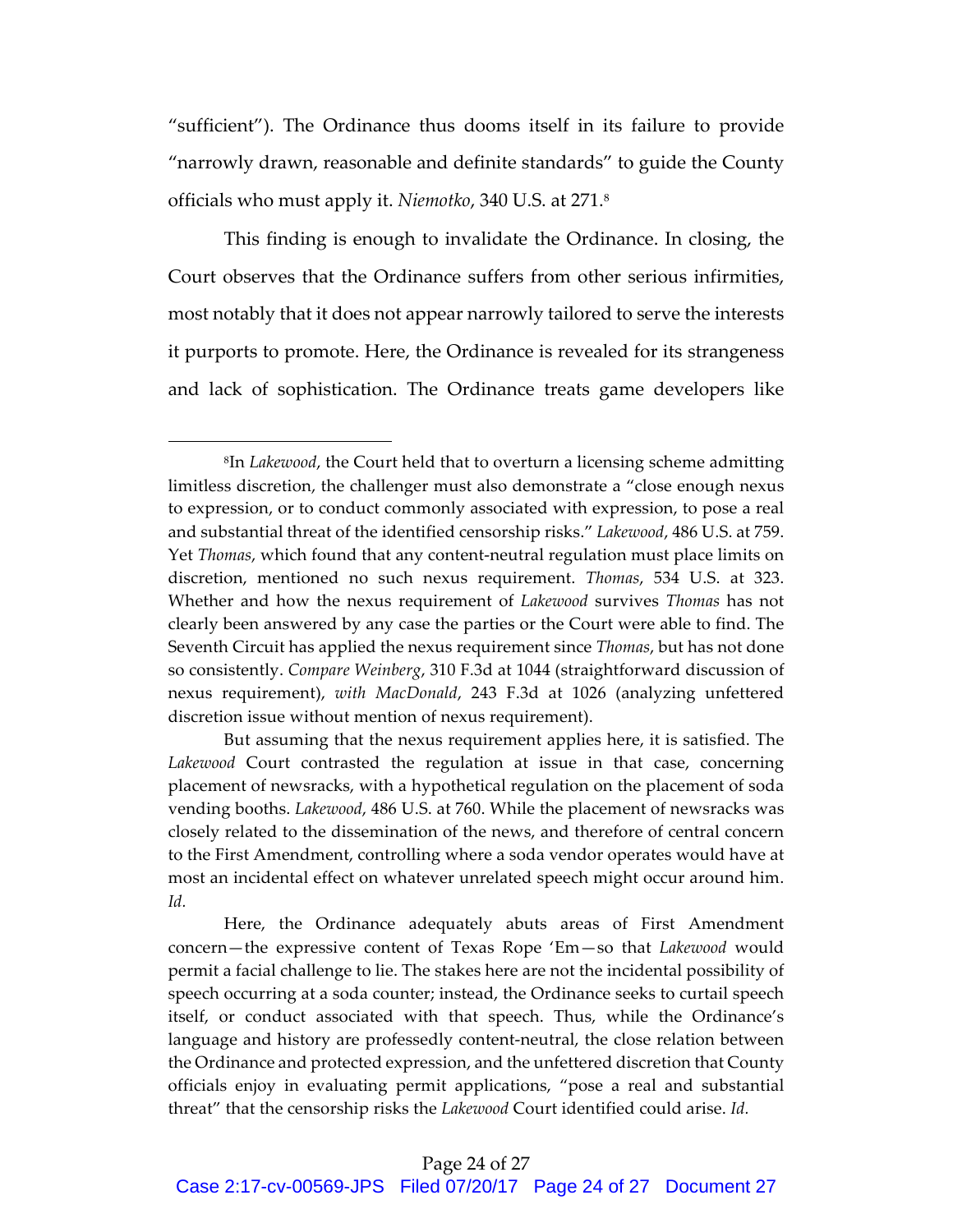Candy Lab as though they are trying hold an "event" in a Milwaukee County park. However, this misunderstands the nature of the problem, since Candy Lab's video game will not be played at a discrete time or location within a park. Requiring Candy Lab to secure insurance, portable restrooms, security, clean-up, and provide a timeline for an "event" is incongruent with how Texas Rope 'Em (or any other mobile game) is played.

Forcing a square peg in a round hole demonstrates a true lack of tailoring, much less "narrow" tailoring designed to address the County's interests as they might be affected by Candy Lab. *Ward*, 491 U.S. at 791. Rather than prohibit publication of the game itself, the County could address its concerns by directly regulating the objectionable downstream conduct. *Butler v. State of Michigan*, 352 U.S. 380, 383 (1952) (a state regulation cannot "burn the house to roast the pig"). This might include aggressively penalizing gamers who violate park rules or limiting gamers to certain areas of the park. Such measures would assuage the alleged evils visited upon the parks by gamers while stifling less expression than the Ordinance does. *See Smith v. Executive Dir. of Ind. War Memorials Comm'n*, 742 F.3d 282, 289 (7th Cir. 2014) ("A regulation 'need not be the least restrictive or least intrusive means' of furthering the government's interest (in this case the orderly use of its property), but at the same time the government 'may not regulate expression in such a manner that a substantial portion of the burden on speech does not serve to advance its goals.'") (quoting *Ward*, 491 U.S. at 798–99).

The County's contention that its Ordinance solves the problems presented by AR games, (Docket #15 at 23–24), is irrelevant. This misses the operative question: whether less restrictive measures would be inadequate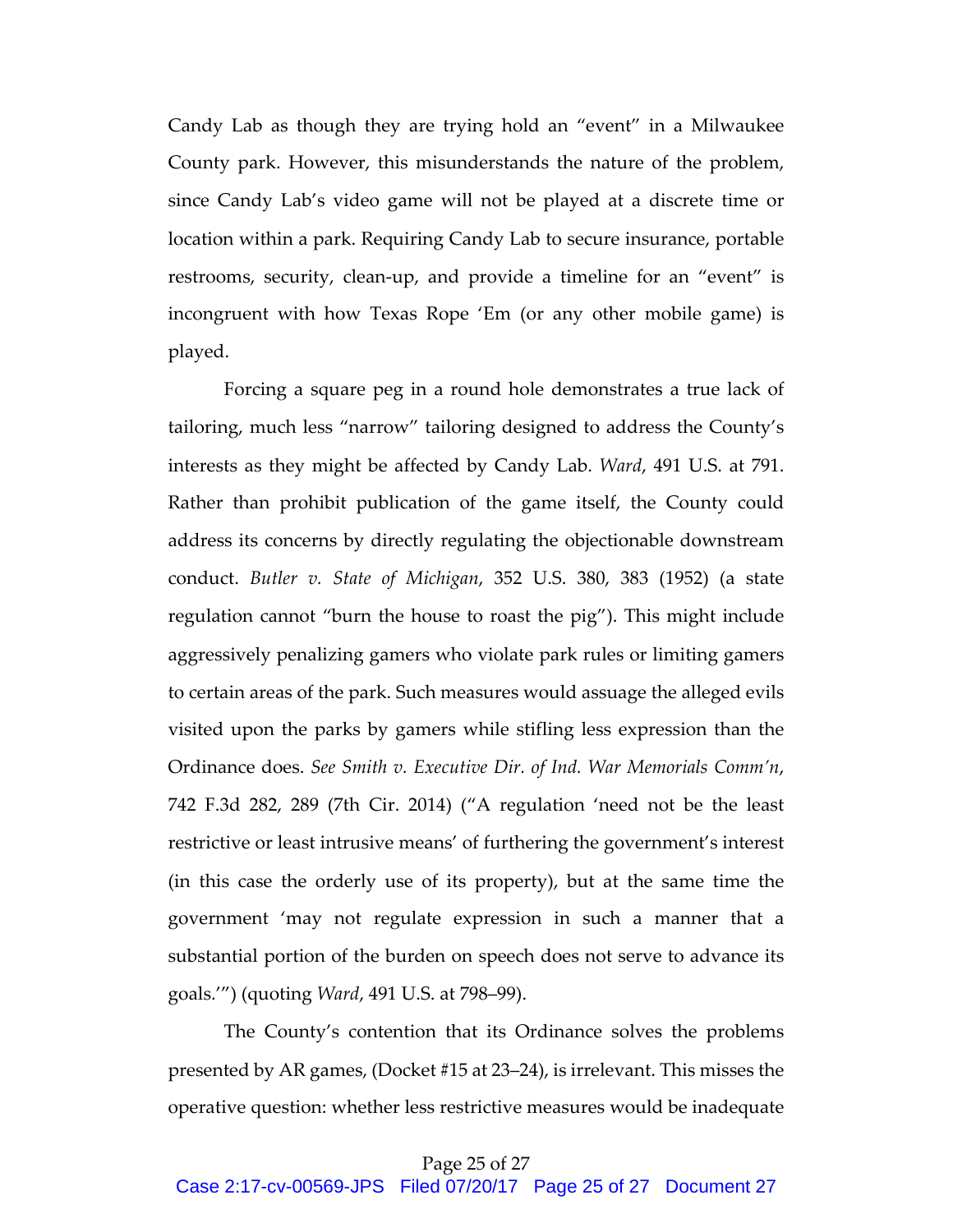as a substitute. *McCullen v. Coakley*, 134 S. Ct. 2518, 2534 (2014) ("Where certain speech is associated with particular problems, silencing the speech is sometimes the path of least resistance. But by demanding a close fit between ends and means, the tailoring requirement prevents the government from too readily 'sacrific[ing] speech for efficiency.'") (quoting *Riley v. Nat'l Fed'n of Blind of N.C., Inc.*, 487 U.S. 781, 795 (1988)). It was the County's burden to show that less restrictive measures are insufficient, *Entm't Software Ass'n v. Blagojevich*, 469 F.3d 641, 646 (7th Cir. 2006), and it has not yet done so.

As a result, the Court finds that there is a reasonable likelihood that Candy Lab will succeed on its claim that the Ordinance violates the First Amendment on its face. The Court is therefore obliged to grant the motion for a preliminary injunction.

#### **4. CONCLUSION**

For the reasons stated above, the Court finds that Candy Lab has satisfied the prerequisites for a facial challenge to the County's Ordinance. As a result, the Court will deny the County's motion to dismiss and, by separate order entered this date, it will enjoin the County from enforcement of the Ordinance until further order of this Court.

Accordingly,

**IT IS ORDERED** that Plaintiff's motion for preliminary injunction (Docket #6) be and the same is hereby **GRANTED**;

**IT IS FURTHER ORDERED** that Defendants' motion to dismiss the complaint (Docket #14) be and the same is hereby **DENIED**; and

**IT IS FURTHER ORDERED** that Defendants' motion to stay discovery and hold in abeyance Plaintiff's motion for preliminary injunction (Docket #23) be and the same is hereby **DENIED**.

# Page 26 of 27

Case 2:17-cv-00569-JPS Filed 07/20/17 Page 26 of 27 Document 27